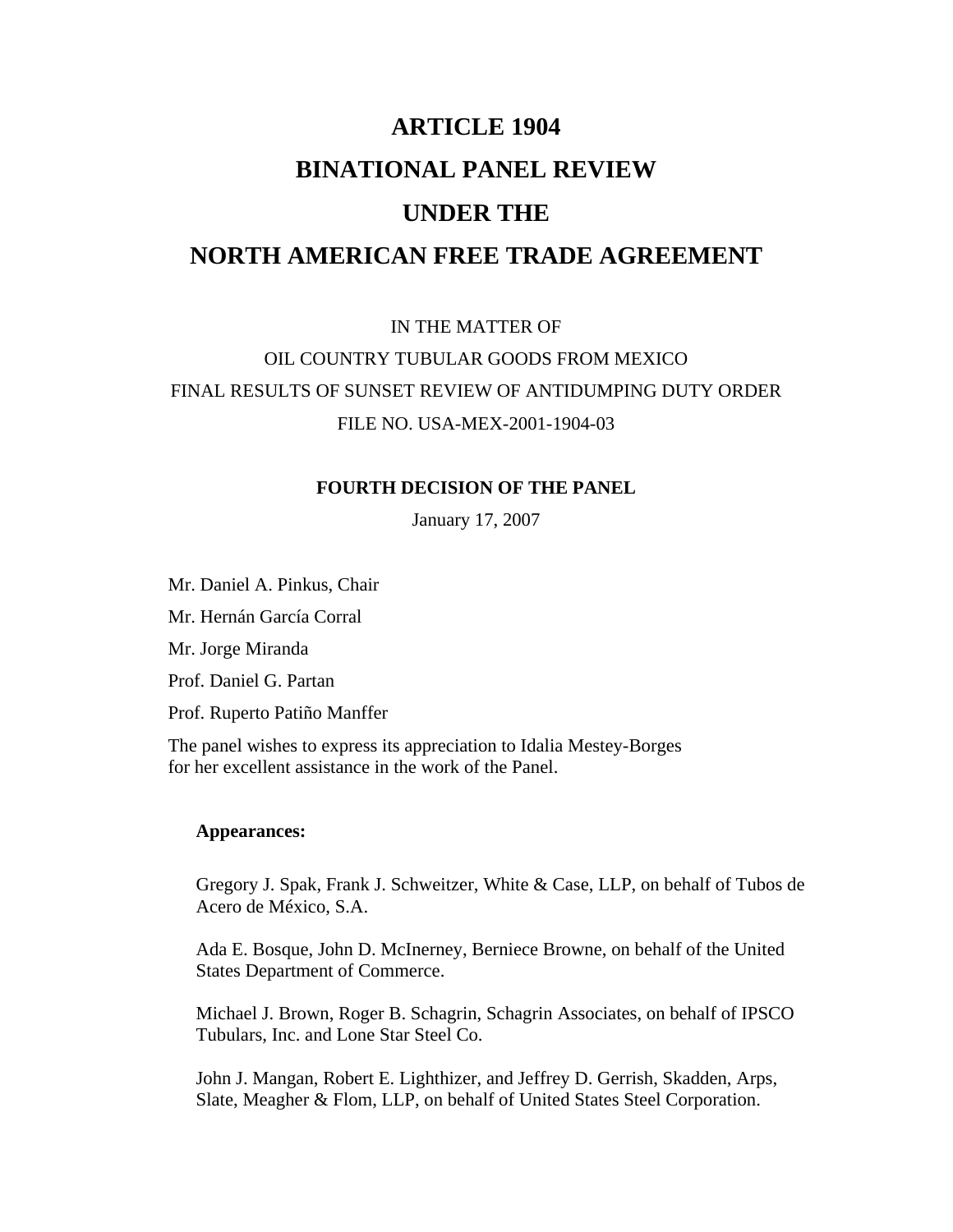#### **I. History**

 For the fourth time since 2001, and after having issued three Decisions, this Panel has been asked to review the final results of the five-year review ("sunset review") by the Department of Commerce ("Commerce," "the Department," or "the Investigating Authority") of the antidumping duty order on Oil Country Tubular Goods ("OCTG") from Mexico. In the sunset review, the Department found that revocation of the antidumping order would likely lead to continuation or recurrence of dumping at the margin of 21.70 percent *ad valorem*.

 Even though the Sunset Review Determination was the result of an order-wide investigation that covered more than one Mexican producer, only one of them, *Tubos de Acero de México, S.A.* ("TAMSA"), contested it. In its initial challenge to the Determination TAMSA asserted that Commerce had relied solely upon the presumption arising from the decrease in export volume after the order. It was TAMSA's position that the Department had improperly refused to consider the "other factors" TAMSA had brought to the Department's attention, which factors outweighed the effect of the presumption. These "other factors," TAMSA asserted, formed the factual basis for the original dumping finding, but were no longer likely events. Specifically, the factors were, the simultaneous massive Mexican peso devaluation and TAMSA's considerable hard-currency (US dollar denominated) debt. According to TAMSA, their due consideration in the sunset review would overcome the presumption in favor of likelihood of dumping that the Department determined to have resulted from the decrease in TAMSA's post-order exports.

 In its First Decision, following a 2004 hearing, the Panel rejected the Department's contention that TAMSA had failed to properly bring these factors to the attention of the Department. Not only had TAMSA made reference to the "other factors," but it had asserted why it considered them relevant to the likelihood determination. Furthermore, the Department already had pertinent evidence in the record. The Panel therefore ordered the Department to consider the relevance and effect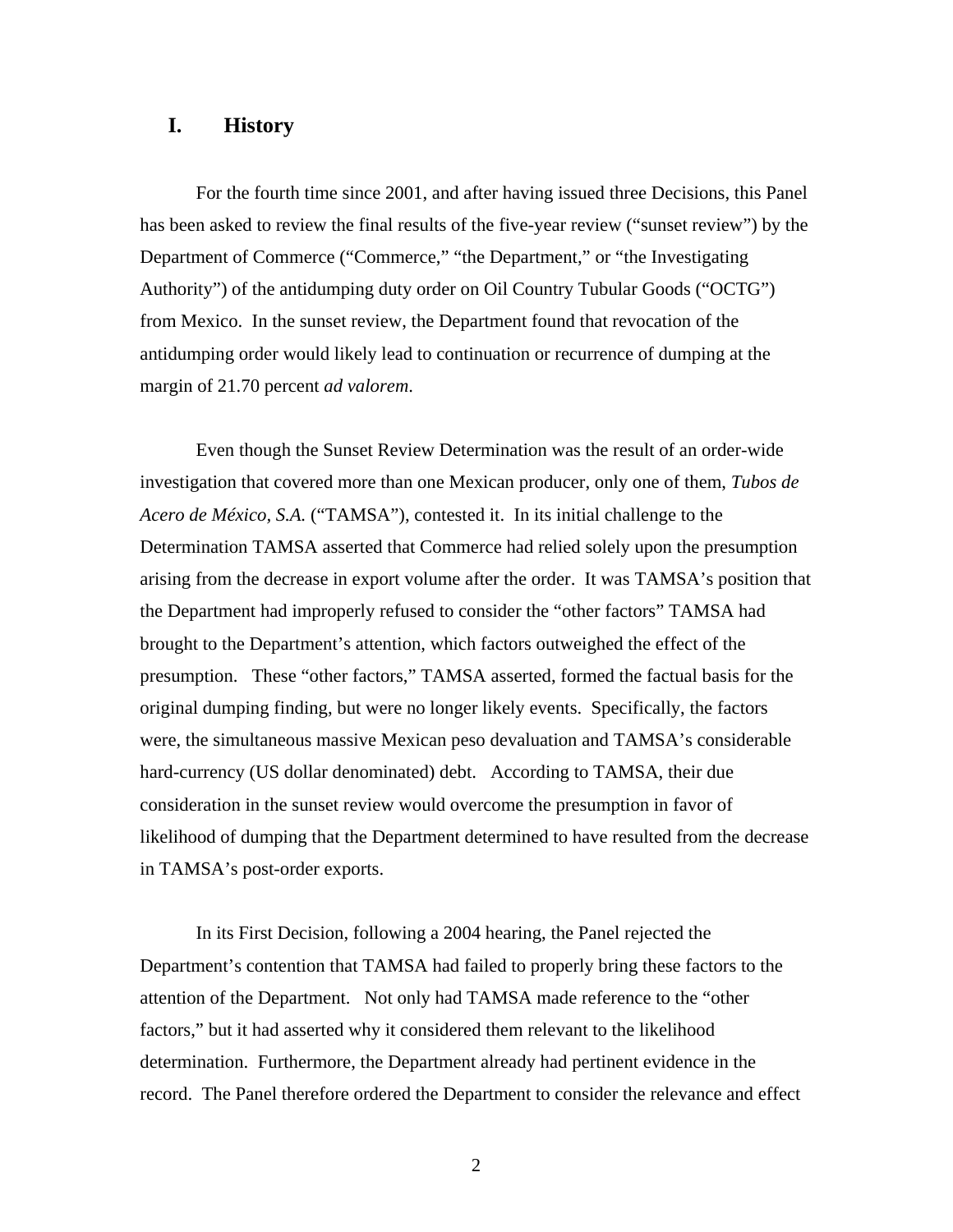of the "other factors" to the Department's likelihood determination. It specifically asked the Department to explain its reasoning in the event it determined the "other factors" to be irrelevant.

 However, in its First Redetermination, even though the Department appeared to have accepted that TAMSA had shown "good cause" for consideration of the "other factors," it failed to provide a reasoned analysis in support of its interpretation of the role played by the pre-and post-order levels of TAMSA's hard currency debt. Therefore, the Panel directed the Department to determine whether the decrease in the magnitude of TAMSA's foreign currency denominated debt in the sunset review period outweighs the "likelihood" presumption that the Department asserted resulted from the decrease in TAMSA's post-order export volumes. The Panel expressly asked the Department to explain its reasoning in the event it determined that the lower level of foreign currency denominated debt did not outweigh the "likelihood" presumption.

 Commerce responded by issuing a Second Redetermination in which it avoided considering the decrease in TAMSA's foreign currency denominated debt during the sunset review period by creating and considering a hypothetical financial expense ratio instead of the uncontested financial expense ratio established in the record. The term "financial expense ratio" in the context of this case is an expression of the financial burden resulting from the combination of the peso devaluations and the resultant dollar denominated debt service losses. The Panel found that use of a hypothetical financial expense ratio constituted an unreasonable methodology. Accordingly, the Panel again directed the Department to reconsider its likelihood determination and explain why TAMSA's high financial expense ratio is likely to recur in the future, considering the decrease in TAMSA's foreign currency debt during the sunset review period as evidenced by the actual financial expense ratio established in the record of this proceeding.

 Now, in its Third Redetermination, Commerce once again refused to consider the effect of the "other factors" on its likelihood determination and again found that the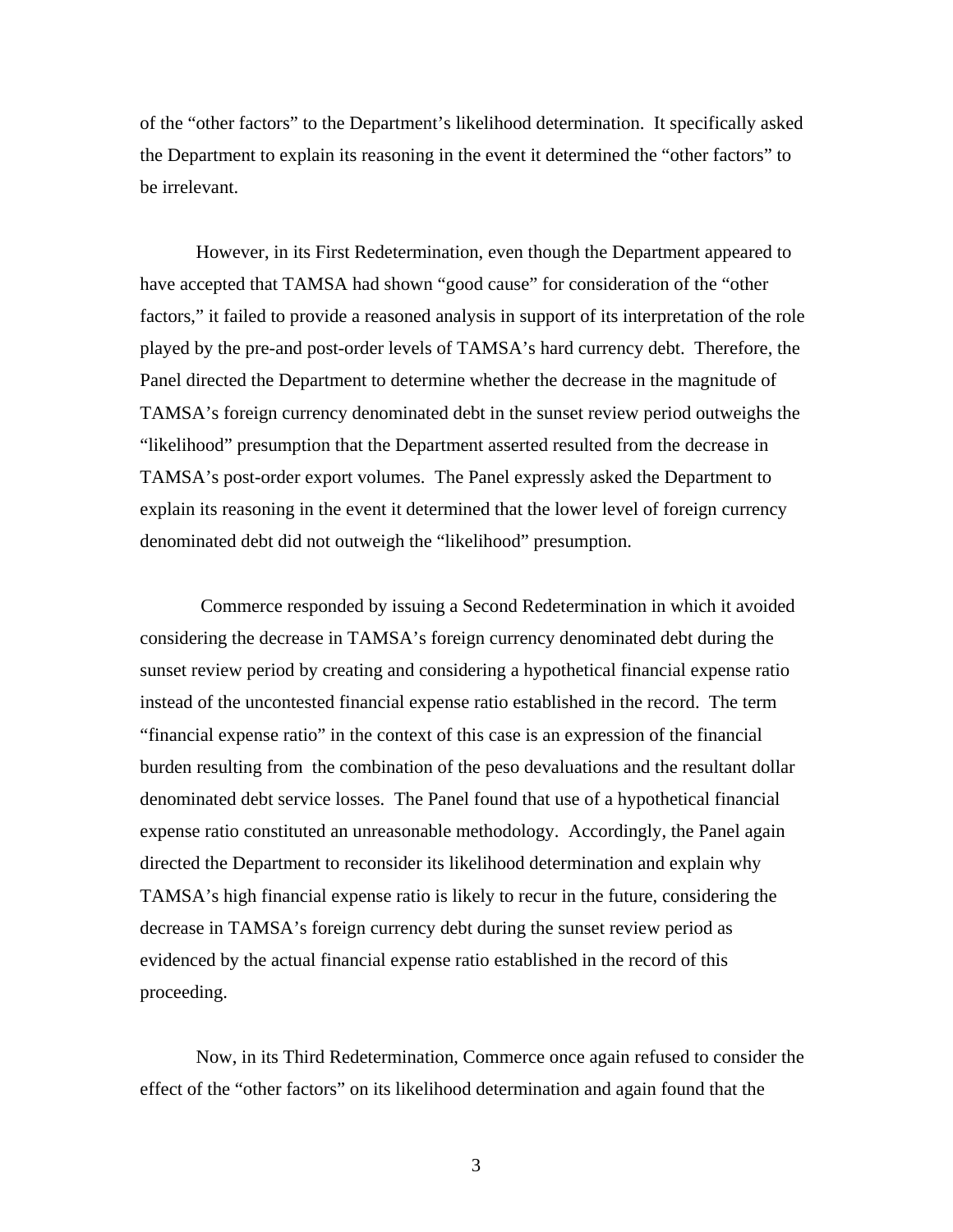continuation of recurrence of dumping was likely. Instead, it supported its likelihood determination with arguments it did not make in support of its original determination. Specifically, it pointed to dumping during the review period by another shipper from Mexico. Additionally, it created another hypothetical expense ratio, and concluded that any changes observed in the ratio were not entirely due to the reduction in TAMSA's foreign debt, and that, in any event, the financial expense ratio is not relevant to its finding. Commerce discussed at length the lack of significance of the zero margins obtained by TAMSA during the review period, and the insignificance of the data concerning sales below Cost of Production ("COP").

# **II. The Relevant Law**

 $\overline{a}$ 

### **A. The Panel's Standard of Review**

 The authority of this Panel flows from NAFTA Chapter 19. Chapter 19 Article 1904.1 provides that "each Party shall replace judicial review of final antidumping and countervailing duty determinations with binational panel review." Article 1904.2 requires that a panel apply the "statutes, legislative history, regulations, administrative practice and judicial precedents" upon which a court of the importing country (in this case, the United States) would rely in reviewing a final determination of the investigating authority. The standard of review to be applied by such a court (in this case, the U.S. Court of International Trade ("CIT")) is set forth in §516a(b)(1)(B)(i) of the *Tariff Act of*  [1](#page-3-0)930,<sup>1</sup> as amended, codified at 19 U.S. Code  $$1516a(b)(1)(B)(i)$ , which requires that the reviewing court "shall hold unlawful any determination, finding, or conclusion, found … to be unsupported by substantial evidence on the record, or otherwise not in accordance with law." Under this standard, the reviewing court (in this case, the Panel) does not engage in *de novo* review, and restricts its review to the administrative record.

<span id="page-3-0"></span><sup>&</sup>lt;sup>1</sup> Hereinafter references to provisions of the *Tariff Act of 1930*, as amended, are cited to the codification of the statutory provisions in Title 19 of the United States Code.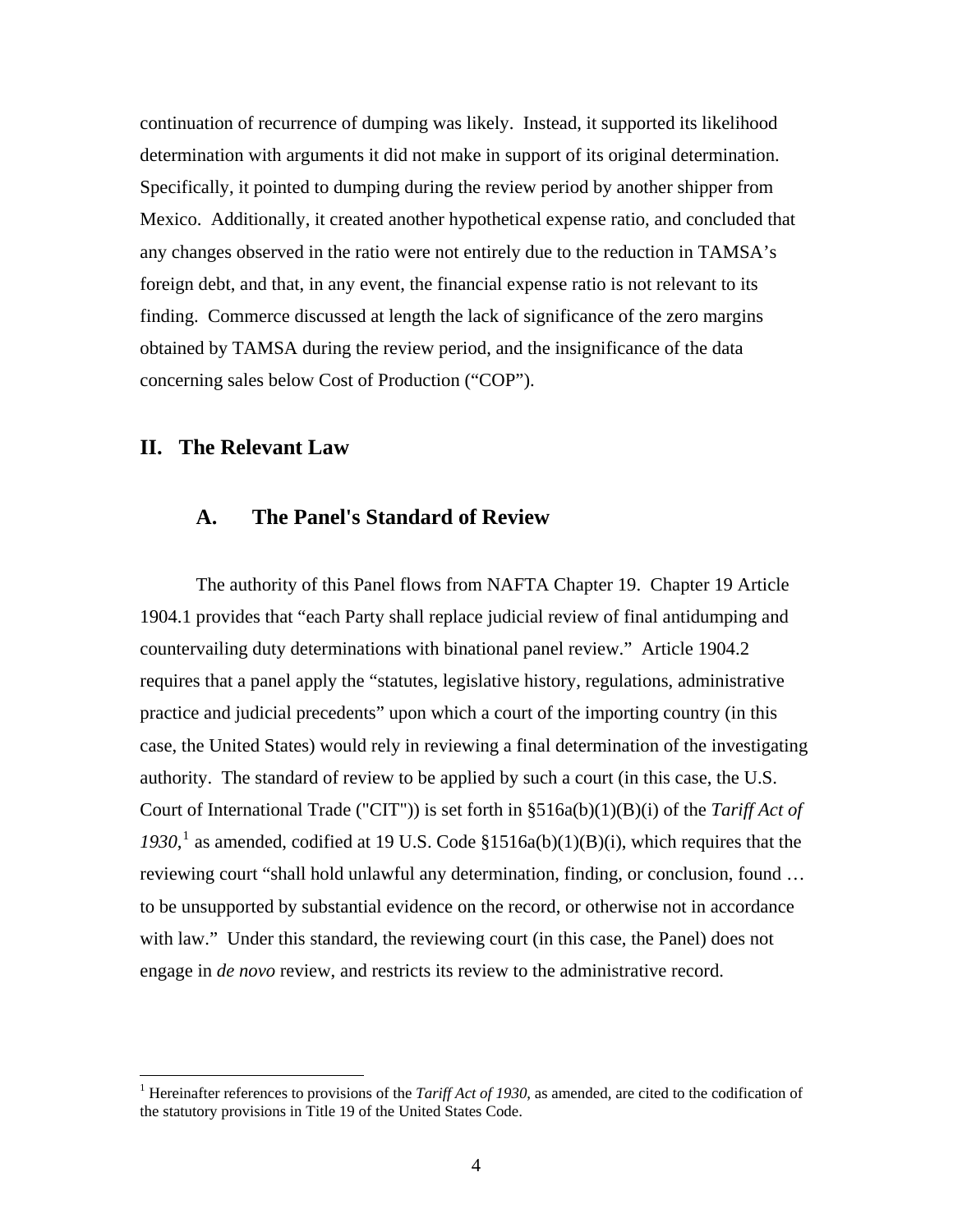In reviewing the interpretation of statutes, the Panel follows the two-stage approach set forth by the Supreme Court in *Chevron, U.S.A., Inc. v. Natural Resources Defense Council Inc*., 467 U.S. 837 (1984). When reviewing an agency's construction of a statute that the agency administers, the Panel is confronted with two questions:

 [First,] ... whether Congress has directly spoken to the precise question at issue. If the intent of Congress is clear, that is the end of the matter; for the [Panel], as well as the agency, must give effect to the unambiguously expressed intent of Congress. If, however, the [Panel] determines that Congress has not directly addressed the precise question at issue, the [Panel] does not simply impose its own construction on the statute, as would be necessary in the absence of an administrative interpretation. Rather, if the statute is silent or ambiguous with respect to a specific issue, the question for the [Panel] is whether the agency's interpretation is based upon a permissible construction of the statute. [*Chevron, U.S.A., Inc.* at 842-43.]

 An agency's statutory interpretation is to be upheld if it is "sufficiently reasonable" even if it is not "the only reasonable construction or the one the court would adopt had the question initially arisen in a judicial proceeding." *American Lamb Co. v. United States,* 785 F.2d 994, 1001 (Fed. Cir. 1986). The U.S. Court of Appeals for the Federal Circuit has held that Commerce's statutory interpretations enunciated in an administrative determination are "entitled to deference under *Chevron*." *Pesquera Mares Australes Ltda. v. United States,* 266 F.3d 1372, 1382 (Fed. Cir. 2001). And the Department's regulations, adopted pursuant to notice and comment rulemaking are also entitled to a high level of deference. *See Koyo Seiko Co. v. United States,* 258 F.3d 1340, 1347 (Fed. Cir. 2001). Nonetheless, a panel must "assure that the agency has given reasoned consideration to all the material facts and issues" and that Commerce has explained how its legal conclusions follow from the facts in the record. *Greater Boston Television Corp. v. FCC,* 444 F.2d 841, 851 (D.C. Cir. 1970), *cert. denied*, 403 U.S. 923 (1971). The agency must "examine the relevant data and articulate a satisfactory explanation for its action including a rational connection between the facts found and the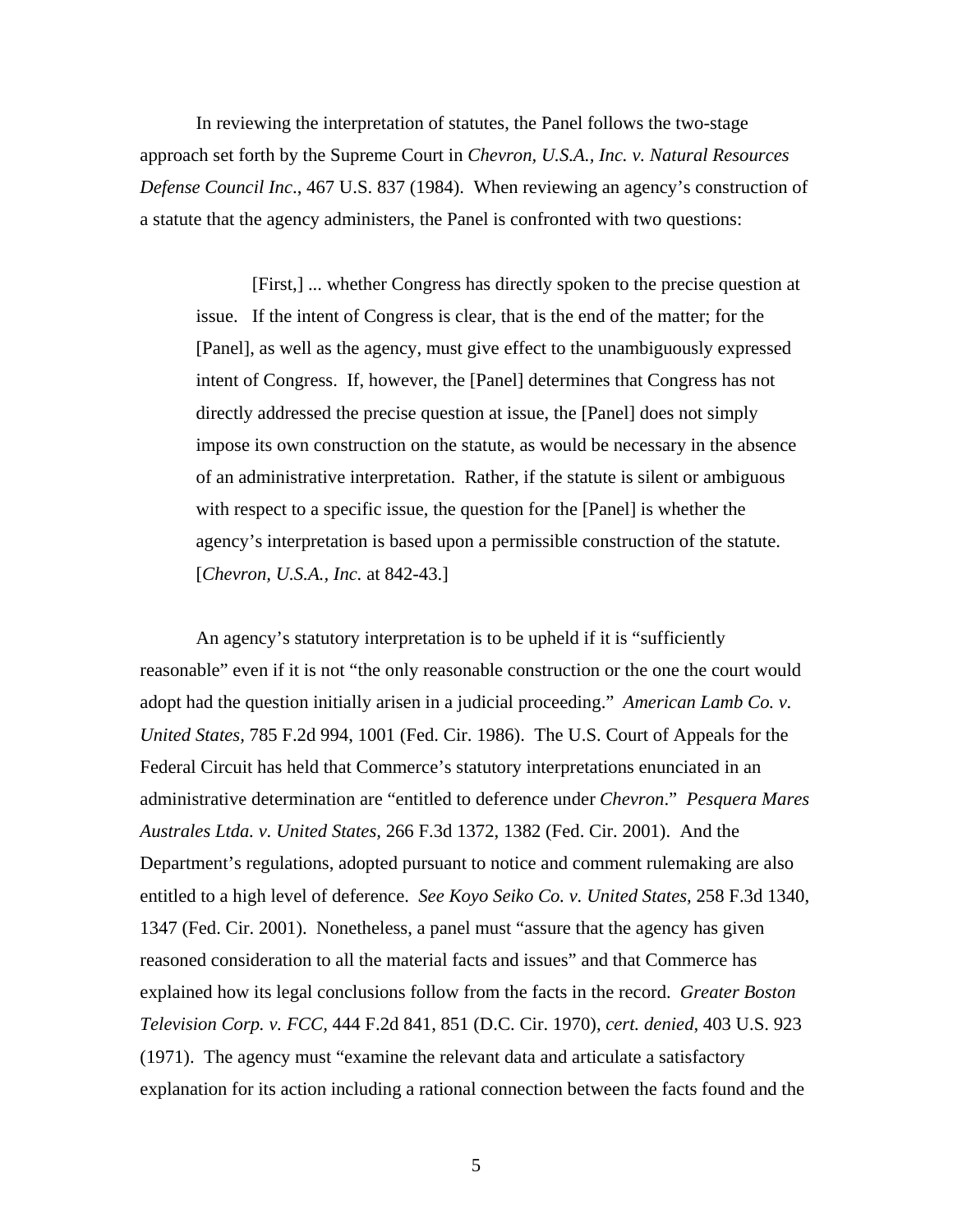choices made." *Avesta AB v. United States*, 724 F.Supp. 974, 978 (CIT 1989) (*quoting Motor Vehicle Mfrs. Ass'n v. State Farm Mut. Auto Ins. Co.*, 463 U.S. 29, 43 (1983)), *aff'd*, 914 F.2d 233 (Fed. Cir. 1990), *cert. denied*, 403 U.S. 1308 (1991). In addition, when an agency does need to fill in gaps in a statute, it must act consistently with the underlying purpose of the law it is charged with administering. A reviewing panel must "reject administrative constructions, whether reached by adjudication or by rulemaking, that are inconsistent with the statutory mandate or that frustrate the policy Congress sought to implement." *Hoescht Aktiengesellschaft v. Quigg*, 917 F.2d 522 (Fed. Cir. 1990) (*quoting Ethicon Inc. v. Quigg*, 849 U.S. 1422, 1425 (Fed. Cir. 1988), and *FEC v. Democratic Senatorial Campaign Comm.*, 454 U.S. 27, 32 (1981)).

Finally, the reviewing court has the power to define the parameters as to what an administrative agency is to consider in a particular remand. *See Chung Ling Co., Ltd. v. United States*, 829 F. Supp. 1353, 1358 (Ct. Int'l. Trade 1993). The agency has "no power or authority" to deviate from a court's remand order. *See in re Wella A.G.*, 858 F.2d 725, 728 (Fed. Cir. 1988) *citing Briggs v. Pennsylvania R.R.*, 334 U.S. 304, 306 (1948); *Federal Power Comm'n v. Pacific Co.*, 307 U.S. 156, 160 (1939)).

# **B. Title 19, U.S. Code, Statement of Administrative Action, and Department of Commerce's Sunset Policy Bulletin**

#### **1. Title 19, U.S. Code**

The Department's sunset review was undertaken pursuant to Title 19 U.S. Code §1675(c), entitled "Five-year review." The statute provides, in relevant part, that five years after the publication of an antidumping order,

#### **(1) In general**

…[T]he administering authority [Commerce] … shall conduct a review to determine, in accordance with  $\lceil \frac{8}{6} \rceil$  of this title], whether revocation of the ... antidumping duty order … would be likely to lead to continuation or a recurrence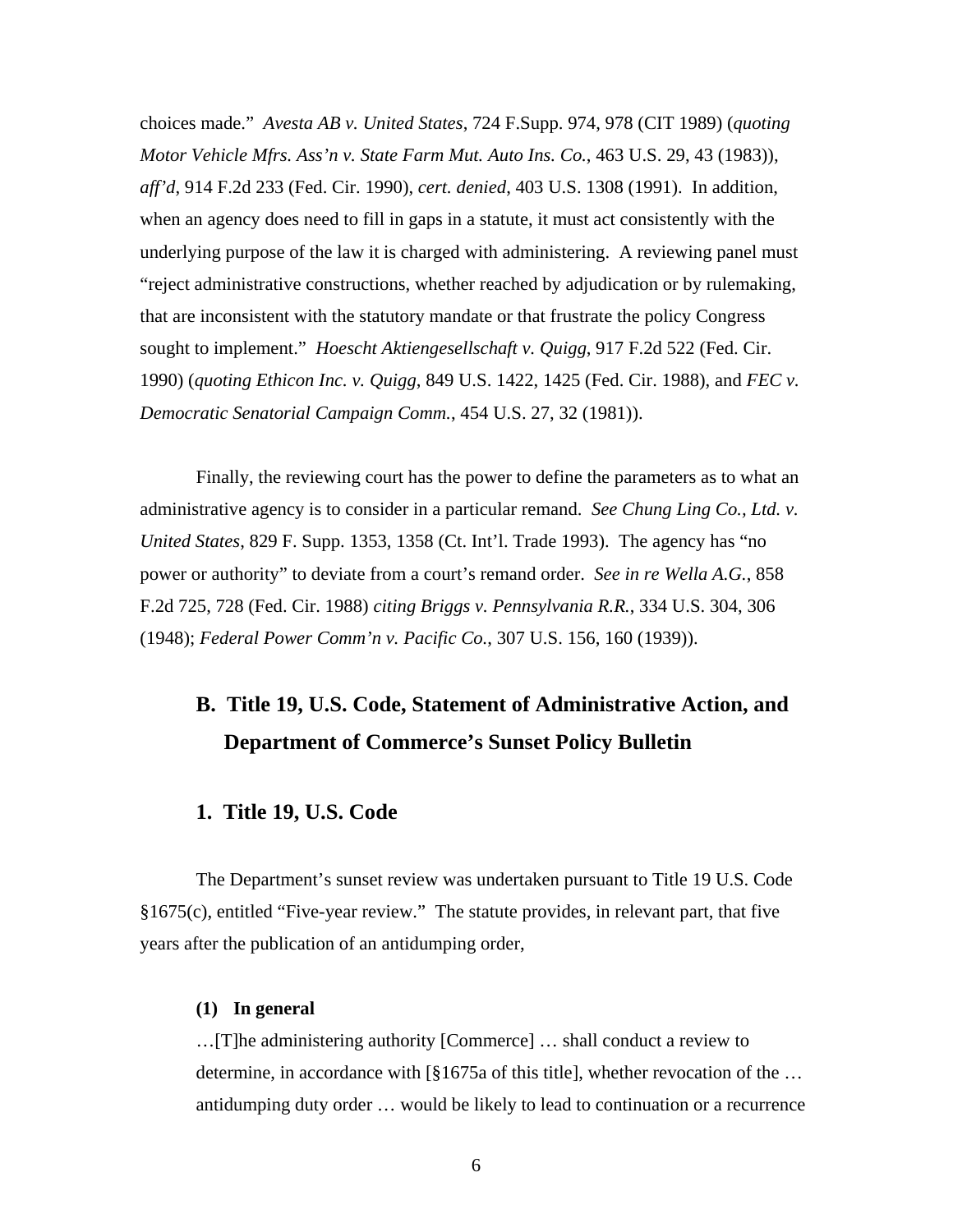of dumping…

Further, Title 19 U.S. Code §1675(d)(2) provides in pertinent part:

In the case of a review conducted under subsection (c) of this section, the administering authority [Commerce] shall revoke … an antidumping duty order or finding … unless --

 (A) the administering authority makes a determination that dumping … would be likely to continue or recur ….

 Title 19 U.S. Code §1675a(c), entitled "Determination of likelihood of continuation or recurrence of dumping," provides in relevant part:

#### **(1) In general**

In a review conducted under section  $1675(c)$  of this title, the administering authority [Commerce] shall determine whether revocation of an antidumping order … would be likely to lead to continuation or recurrence of sales of the subject merchandise at less than fair value. The administering authority shall consider --

 (A) the weighted average dumping margins determined in the investigation and subsequent reviews, and

(B) the volume of imports of the subject merchandise for the period before and the period after the issuance of the antidumping order…

#### **(1) Consideration of other factors**

If good cause is shown, the administering authority [Commerce] shall also consider such other price, cost, market, or economic factors as it deems relevant.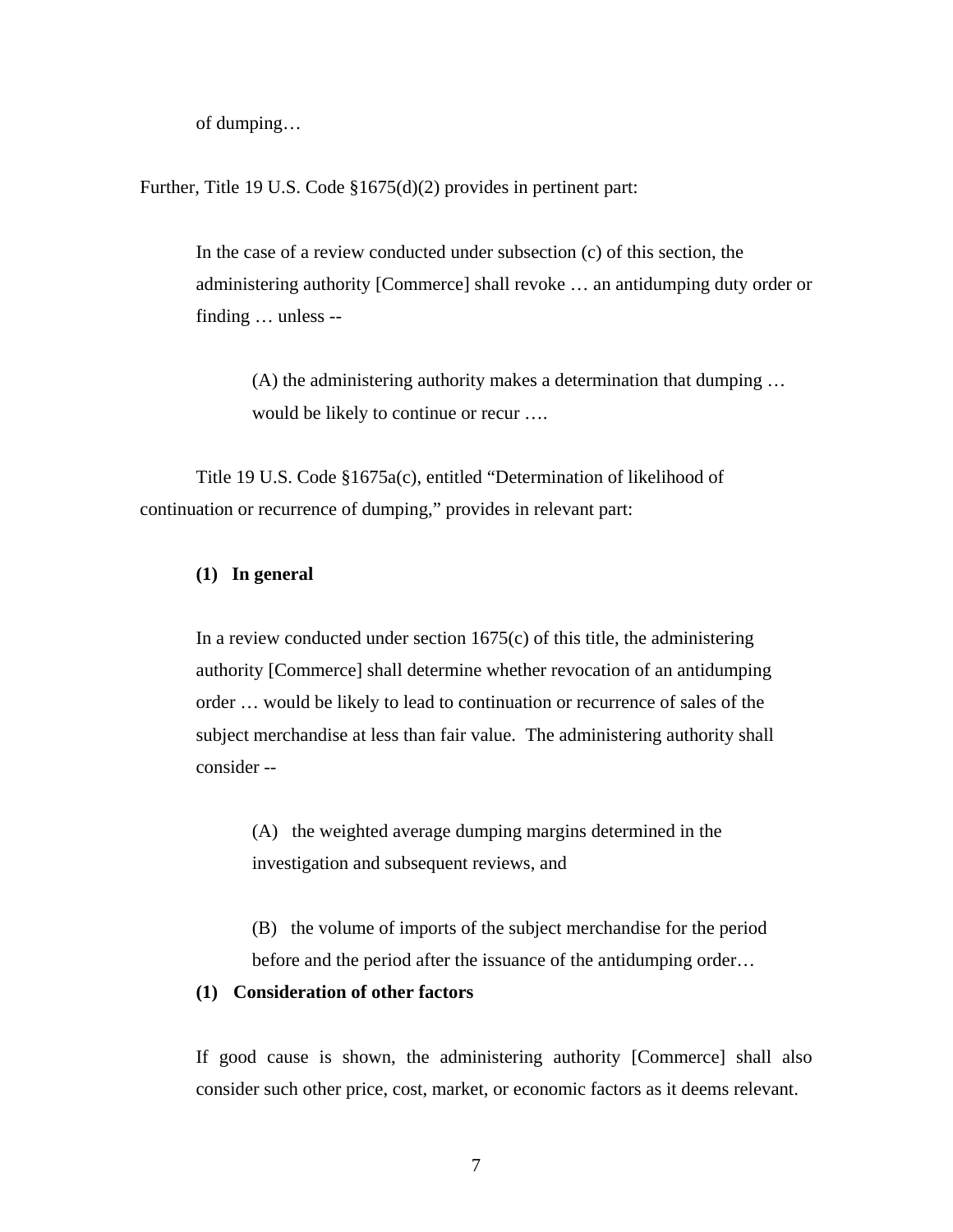#### **(4) Special rule**

…

(A) Treatment of zero or *de minimis* margins. A dumping margin described in paragraph (1)(A) that is zero or *de minimis* shall not by itself require the administering authority to determine that revocation of an antidumping duty order … would not be likely to lead to continuance or recurrence of sales at less than fair value.

### **2. Statement of Administrative Action**

 In addition to the provisions of Title 19, the Statement of Administrative Action ("SAA") gives Commerce specific guidance on how it should interpret the factors which, under the statute, it must consider in conducting a sunset review. According to the Uruguay Round Agreements Act ("URAA"), which adopted amendments to the then existing U.S. trade legislation and specifically "approved" the SAA, the provisions of the SAA are authoritative interpretations of the statute. URAA §102(d), 19 U.S. Code §3512(d), provides that the SAA "shall be regarded as an authoritative expression by the United States concerning the interpretation and application of [both] the Uruguay Round Agreements and this Act in any judicial proceeding in which a question arises concerning such interpretation or application." Accordingly, the Department must interpret and apply the relevant provisions of the statute in light of the authoritative interpretations expressed in the SAA. Relevant to sunset reviews, SAA, H.R. Doc. No. 103-316, vol. 1, at 879 (1994) states that sunset review determinations will be made by the Department of Commerce on an order-wide, rather than a company-specific, basis.

The SAA, H.R. Doc. No. 103-316, vol. 1, at 899 (1994), adds:

[D]eclining import volumes accompanied by the continued existence of dumping margins after the issuance of an order may provide a strong indication that, absent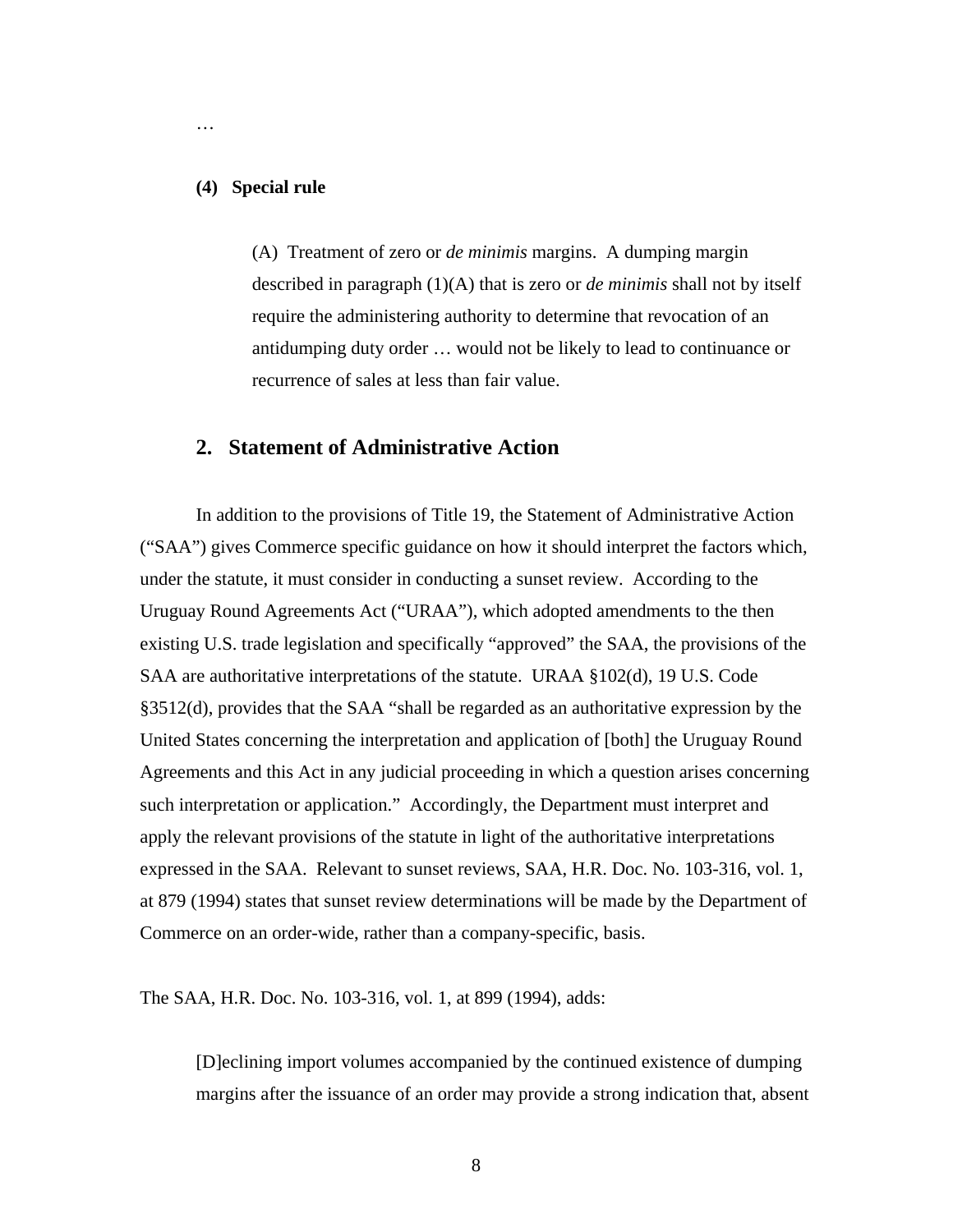an order, dumping would be likely to continue, because the evidence would indicate that the exporter needs to dump to sell at pre-order volumes.

Further, the SAA continues:

The Administration believes that the existence of dumping margins after the order or the cessation of imports after the order, is highly probative of the likelihood of continuation or recurrence of dumping. If companies continue to dump with the discipline of an order in place, it is reasonable to assume that dumping would continue if the discipline were removed. If imports cease after the order is issued, it is reasonable to assume that the exporters could not sell in the US without dumping and that, to reenter the U.S. market, they would have to resume dumping.

New section  $752(c)(2)$  [19 U.S. Code § 1675a(c)(2)] provides that, for good cause shown, Commerce also will consider other information regarding price, cost, market or economic factors it deems relevant. Such factors might include the market share of foreign producers subject to the antidumping proceeding; changes in exchange rates …; [and] any history of sales below cost of production [*inter alia*]. In practice this will permit interested parties to provide information indicating that observed patterns regarding dumping margins and import volumes are not necessarily indicative of the likelihood of dumping. The list of factors is illustrative, and the Administration intends that Commerce will analyze such information on a case-by-case basis.

Under new section  $752(c)(4)$  [19 U.S. Code § 1675a(c)(4)], the existence of zero or *de minimis* dumping margins at any time while the dumping order was in effect shall not in itself require Commerce to determine that there is no likelihood of continuation or recurrence of dumping. Exporters may have ceased dumping because of the existence of an order … Therefore, the present absence of dumping is not necessarily indicative of how exporters would behave in the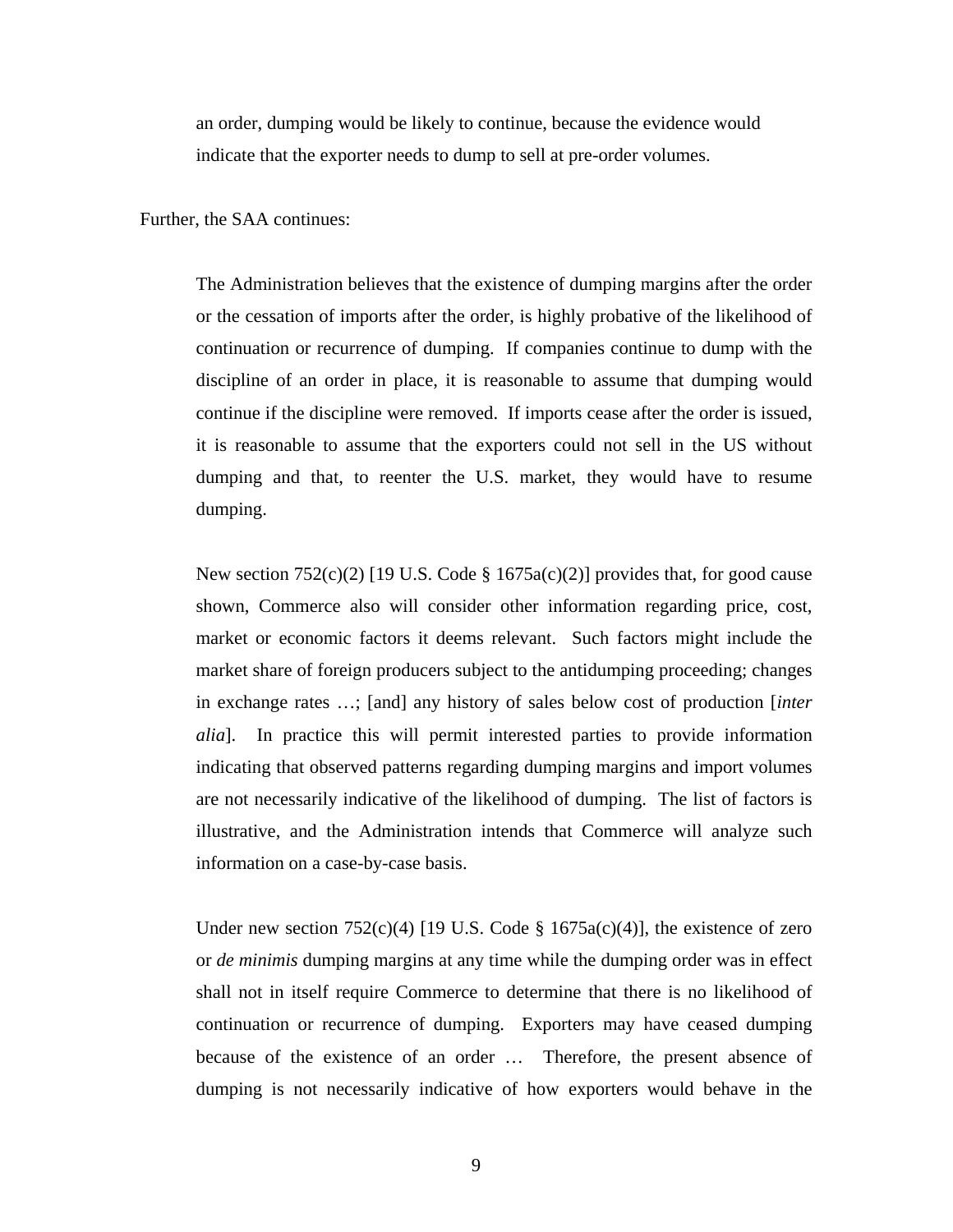absence of the order … [SAA, H.R. Doc. No. 103-316, vol. 1, at 890 (1994).]

 As applied to sunset reviews, the Supreme Court's *Chevron* decision dictates that to the extent that the combination of the statute and the SAA provide the "unambiguously expressed intent of Congress," "that is the end of the matter."<sup>[2](#page-9-0)</sup> Both the Department and the Panel must give effect to the intent of Congress.<sup>[3](#page-9-1)</sup> Where there is ambiguity, the Panel must ensure that the Department's actions are consistent with the underlying purposes of the law. $4$ 

# **3. The Department's Sunset Policy Bulletin**

In 1998 Commerce issued a "Policy Bulletin," in which Commerce proposed "Policies Regarding the Conduct of Five-year ('Sunset') Reviews" of antidumping and countervailing duty orders.<sup>[5](#page-9-3)</sup> The Department's Sunset Policy Bulletin quotes the statutory standards from 19 U.S. Code § 1675a(c) and the provisions of the SAA quoted above. The Bulletin adds, in pertinent part:

[T]he Department normally will determine that revocation of an antidumping order … is likely to lead to continuation or recurrence of dumping where --

 (a) dumping continued at any level above de minimis after the issuance of the order…;

 (b) imports of the subject merchandise ceased after issuance of the order…; or

 (c) dumping was eliminated after the issuance of the order…, and import volumes for the subject merchandise declined significantly.<sup>[6](#page-9-4)</sup>

<span id="page-9-0"></span><sup>&</sup>lt;sup>2</sup> Chevron, U.S.A., Inc. v. Natural Resources Defense Council, Inc., 467 U.S. 837, 842-43 (1984).<br><sup>3</sup> See id.<br><sup>4</sup> Id.

<span id="page-9-2"></span><span id="page-9-1"></span>

<span id="page-9-3"></span><sup>&</sup>lt;sup>5</sup> DOC International Trade Administration, "Policies Regarding the Conduct of Five-year ('Sunset') Reviews of Antidumping and Countervailing Duty Orders," 63 Fed. Reg. 18871-77 (Apr. 16, 1998) (hereinafter "Sunset Policy Bulletin").

<span id="page-9-4"></span><sup>6</sup> *Id*. at 18872.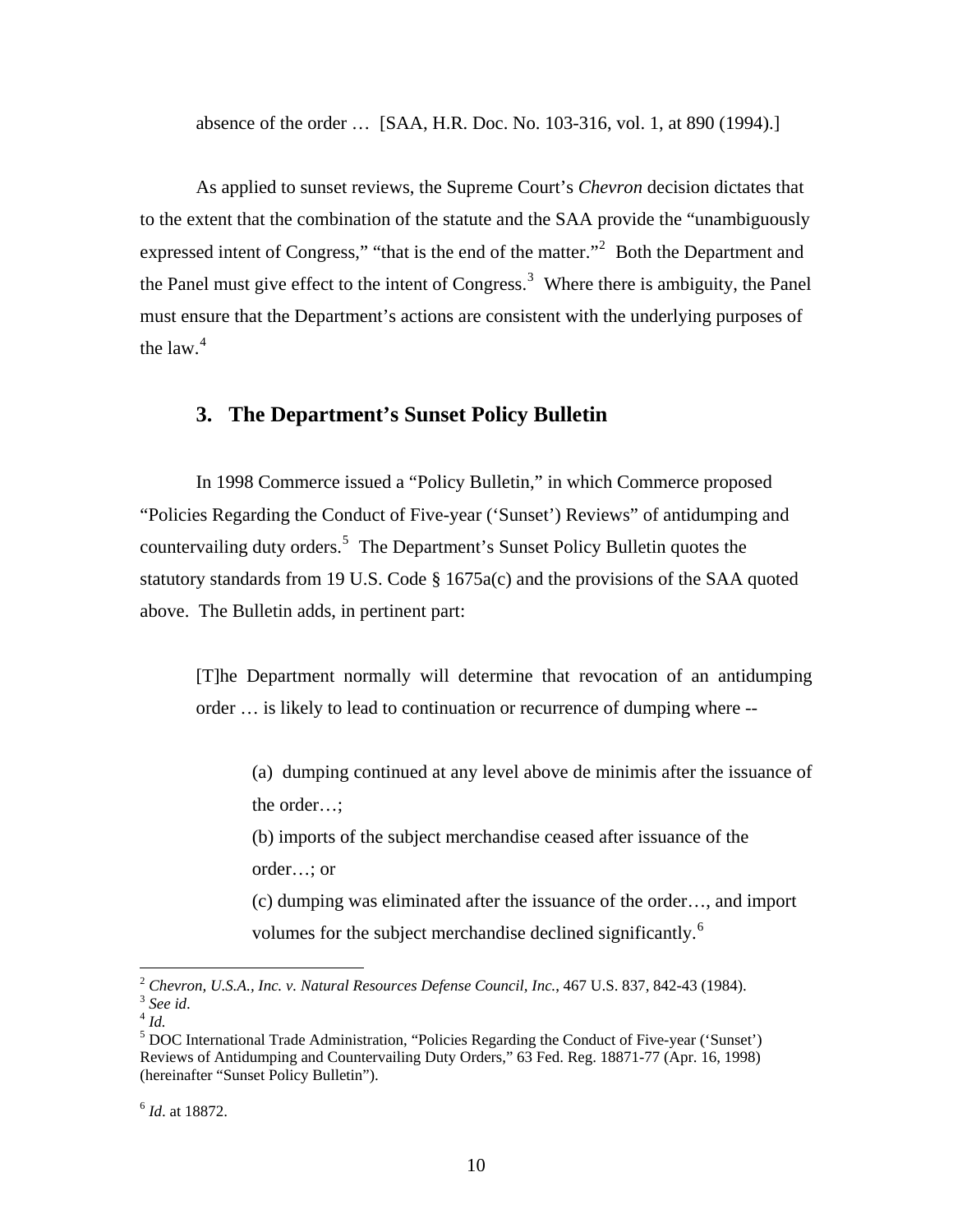With respect to relevant "other factors" that the Department must also consider "if the Department determines that good cause is shown," the Sunset Policy Bulletin states:

[T]he Department will consider other factors in AD sunset reviews if the Department determines that good cause to consider such other factors exists. The burden is on an interested party to provide information or evidence that would warrant consideration of the other factors in question.<sup>[7](#page-10-0)</sup>

The Sunset Policy Bulletin published in 1998 in the Federal Register "for comment" remains in effect today. $8$  According to the Department, "[t]he proposed policies are intended to complement the applicable statutory and regulatory provisions by providing guidance on methodological or analytical issues not explicitly addressed by the statute and regulations." Thus, the policies stated in the Bulletin are applied by the Department in its decision-making process, but the Bulletin does not have the formal status of a Department regulation.

# **III. The Panel's Analysis of TAMSA's Challenge to the Department's Third Redetermination**

In reconsidering its likelihood determination for a third time, the Department's conclusion was:

"After addressing the question posed by the Panel, and in accordance with the statute and regulations governing sunset reviews, [the Department] continue[s] to determine that the revocation of the antidumping duty order on OCTG from Mexico would be likely to lead to continuation or recurrence of dumping."<sup>[9](#page-10-2)</sup>

<span id="page-10-0"></span><sup>&</sup>lt;sup>7</sup> *Id.* at 18874.

<span id="page-10-1"></span><sup>&</sup>lt;sup>8</sup> At the Panel Hearing, counsel for the Department affirmed that the Department has made no response to any comments received and has not altered the 1998 text of its Sunset Policy Bulletin. Hearing Transcript at 122.

<span id="page-10-2"></span><sup>&</sup>lt;sup>9</sup> Third Redetermination on Remand Oil Country Tubular Goods from Mexico: Sunset Review, USA-MEX-2001-1904-03, at 1 (Aug. 17, 2006) (hereinafter "Third Redetermination").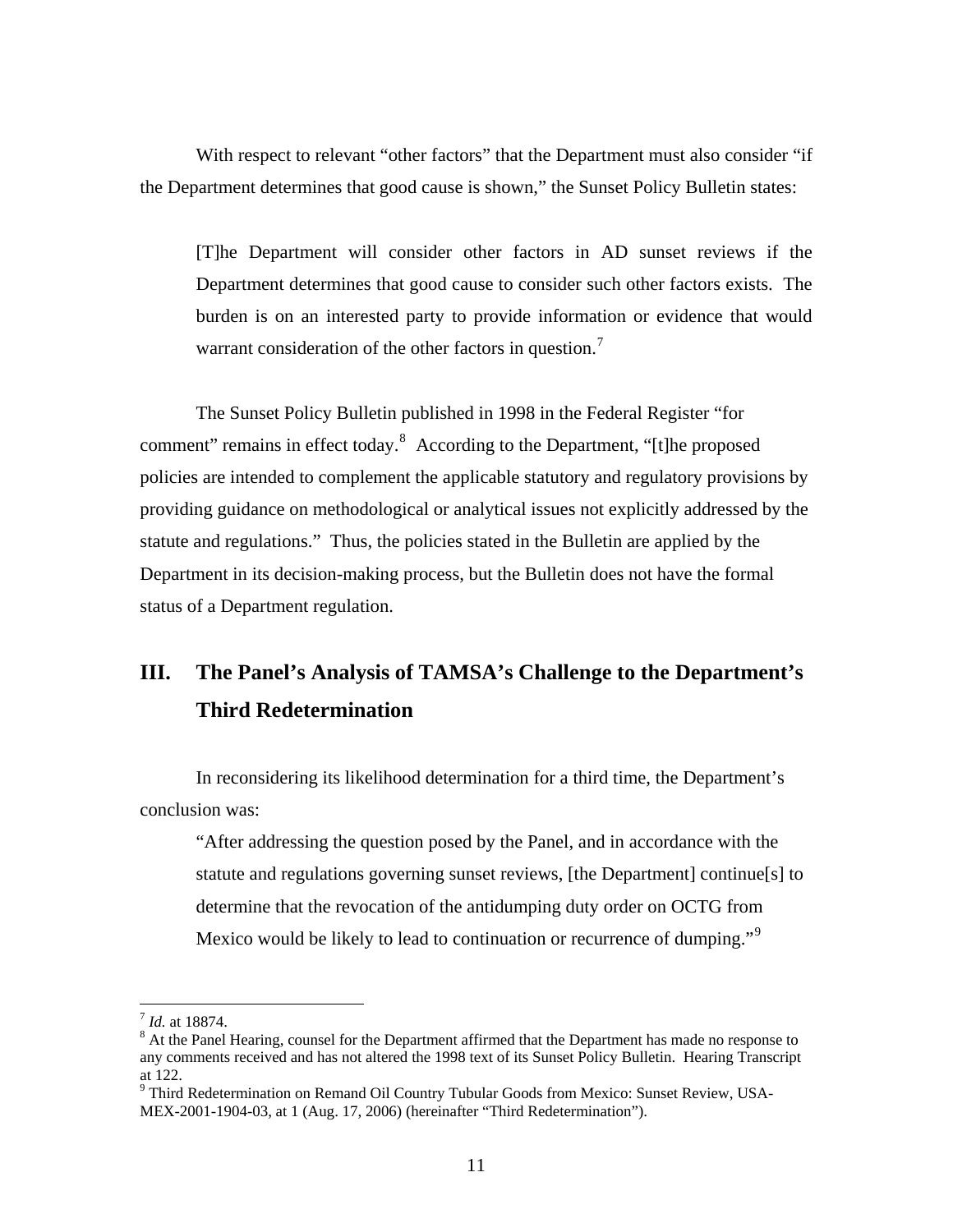As noted, Commerce found "that the export volumes and [an] administrative review finding [of dumping] for Hylsa are highly probative that dumping would likely continue or recur."<sup>[10](#page-11-0)</sup> It noted that "while consideration of the financial expense ratio [is] relevant, it [is] not the sole factor under consideration nor the most critical"<sup>[11](#page-11-1)</sup> and that "regardless of its level or even existence, [the financial expense ratio] is not predictive of whether dumping will continue or recur."<sup>[12](#page-11-2)</sup> The Department dismissed TAMSA's explanations of the reasons for the decrease in export volumes as "without merit."<sup>[13](#page-11-3)</sup>

In its challenge to the Department's Third Redetermination, TAMSA argues that the Department failed to follow the Panel's order, and asks the Panel to direct the Department to issue a negative determination in order to avoid the issuance of yet another futile remand. $^{14}$  $^{14}$  $^{14}$ 

TAMSA argues that the Department had changed the basis of the original sunset review likelihood determination it issued in  $2001$ .<sup>15</sup> TAMSA notes that whereas the Department then based its determination solely on volume, it has changed its argument regarding the basis of its determination to include a theory of continued dumping by another exporter, namely Hylsa S.A. de CV ("Hylsa").<sup>[16](#page-11-6)</sup>

# **A. The Order-Wide Basis for a Likelihood Determination**

The Department noted that the determination of likelihood of continuation or recurrence of dumping is to be made on an order-wide basis.<sup>[17](#page-11-7)</sup> Thus, it considered the

<span id="page-11-2"></span>

<span id="page-11-4"></span><span id="page-11-3"></span>

<span id="page-11-1"></span><span id="page-11-0"></span><sup>&</sup>lt;sup>10</sup> *Id.* at 7.<br><sup>11</sup> *Id.*<br><sup>12</sup> *Id.*<br><sup>13</sup> *Id.* <sup>13</sup> *Id.* 13 *Id.* 14 TAMSA Rule 73(2) Challenge to the Department of Commerce's Third Remand Determination pursuant to Article 1904 of the North American Free Trade Agreement, In re Oil Country Tubular Goods ("OCTG") from Mexico: Final Results of Sunset Review of Antidumping Duty Order, File No. USA-MEX-2001- 1904-03, at 1 (Sept. 13, 2006) (hereinafter "TAMSA Challenge Brief").<br><sup>15</sup> *Id.* at 11.<br><sup>16</sup> *Id.* 17 Third Redetermination at 9.

<span id="page-11-6"></span><span id="page-11-5"></span>

<span id="page-11-7"></span>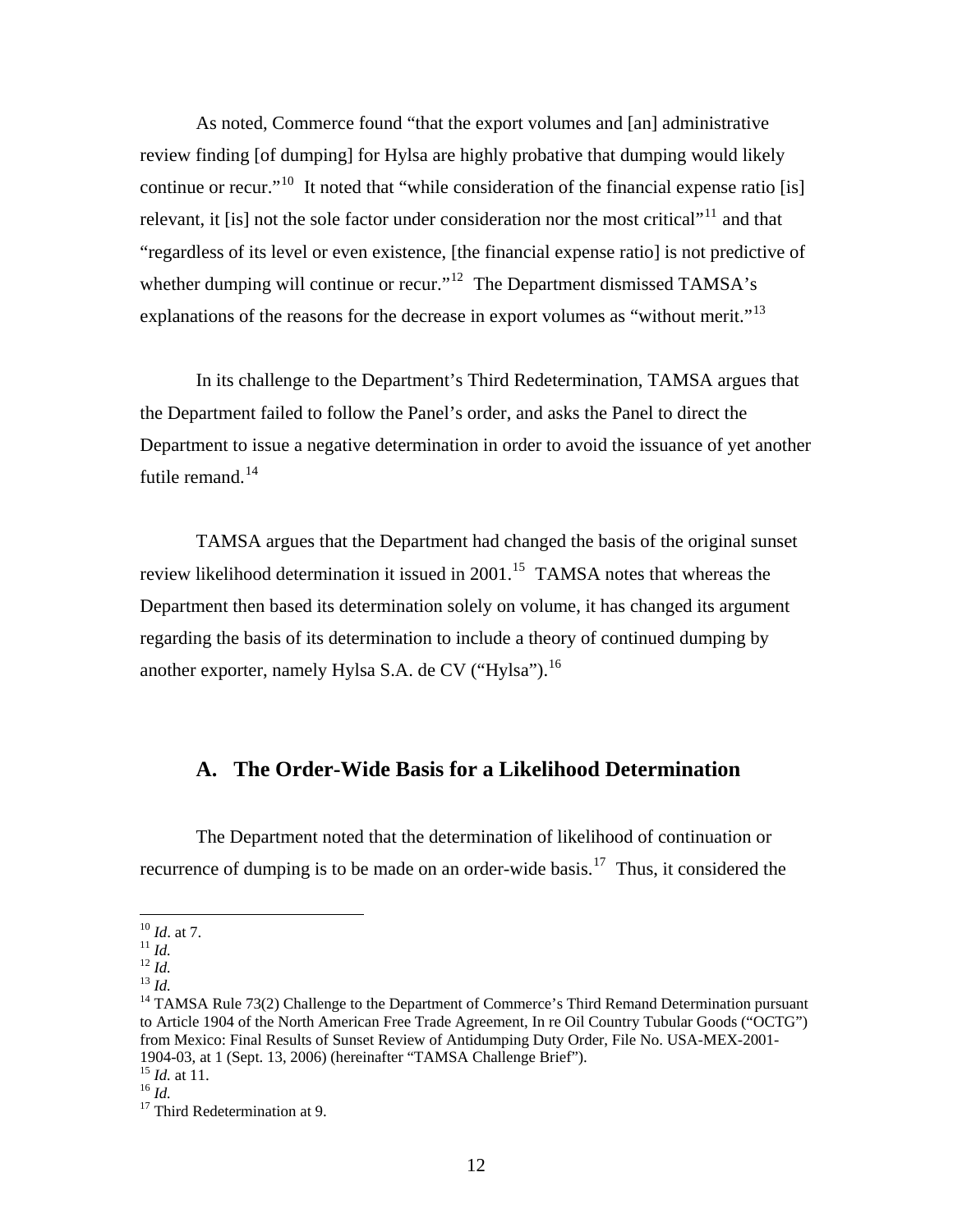exporting and pricing behavior of all producers and exporters subject to the order, namely TAMSA and Hylsa. $^{18}$  $^{18}$  $^{18}$ 

 The Department explained that imports of OCTG from Mexico fell from a level of 43,695 net tons for the pre-order period to a level of 1,297 net tons for the post-order period beginning in Aug. 1998 and ending in Jul. 1999. It added that on an annual basis, imports of OCTG from Mexico to the U.S. for consumption fell from 36,275 MT in 1994 (pre-order) to 1,448 MT in 1998 and 5,160 MT in 1999 (post-order). Therefore, according to the Department, on an order-wide basis, import levels decreased substantially from their pre-order levels to the last year of the sunset review period.<sup>[19](#page-12-1)</sup>

 On an individual basis, the Department explained that TAMSA shipped approximately 10,000 MT of OCTG for the first six months of  $1994$ ,<sup>[20](#page-12-2)</sup> 100 MT during the 1996/97 (2nd) administrative review period, 120 MT during the 1997/98 (3rd) administrative review period, and 50 MT during the 1998/99 (4th) administrative review period.[21](#page-12-3) Thus, the Department showed, TAMSA shipped at most 0.6% of its pre-order shipment levels. $^{22}$  $^{22}$  $^{22}$ 

 Similarly, Hylsa's shipments in 1996 decreased to approximately 1.1% of the shipment levels in 1995, disappeared in 1997, and decreased to approximately 2.4% of the 1995 level in 1998, bouncing back to 72% of 1995 levels in 1999.<sup>[23](#page-12-5)</sup> Thus, the Department affirmed that post-order import levels decreased dramatically for Hylsa as well. $^{24}$  $^{24}$  $^{24}$ 

 Based on the data summarized above, the Department concluded that exports to the U.S. of OCTG from Mexico as a whole and TAMSA and Hylsa individually

<sup>18</sup> *Id.* at 9-10.

<span id="page-12-1"></span><span id="page-12-0"></span> $^{19}$  *Id.* at 10.<br><sup>20</sup> 20,000 MT when annualized

<span id="page-12-3"></span><span id="page-12-2"></span><sup>21</sup> Third Redetermination at 10-11. 22 *Id.* at 11. 23 *Id.* <sup>24</sup> *Id.*

<span id="page-12-5"></span><span id="page-12-4"></span>

<span id="page-12-6"></span>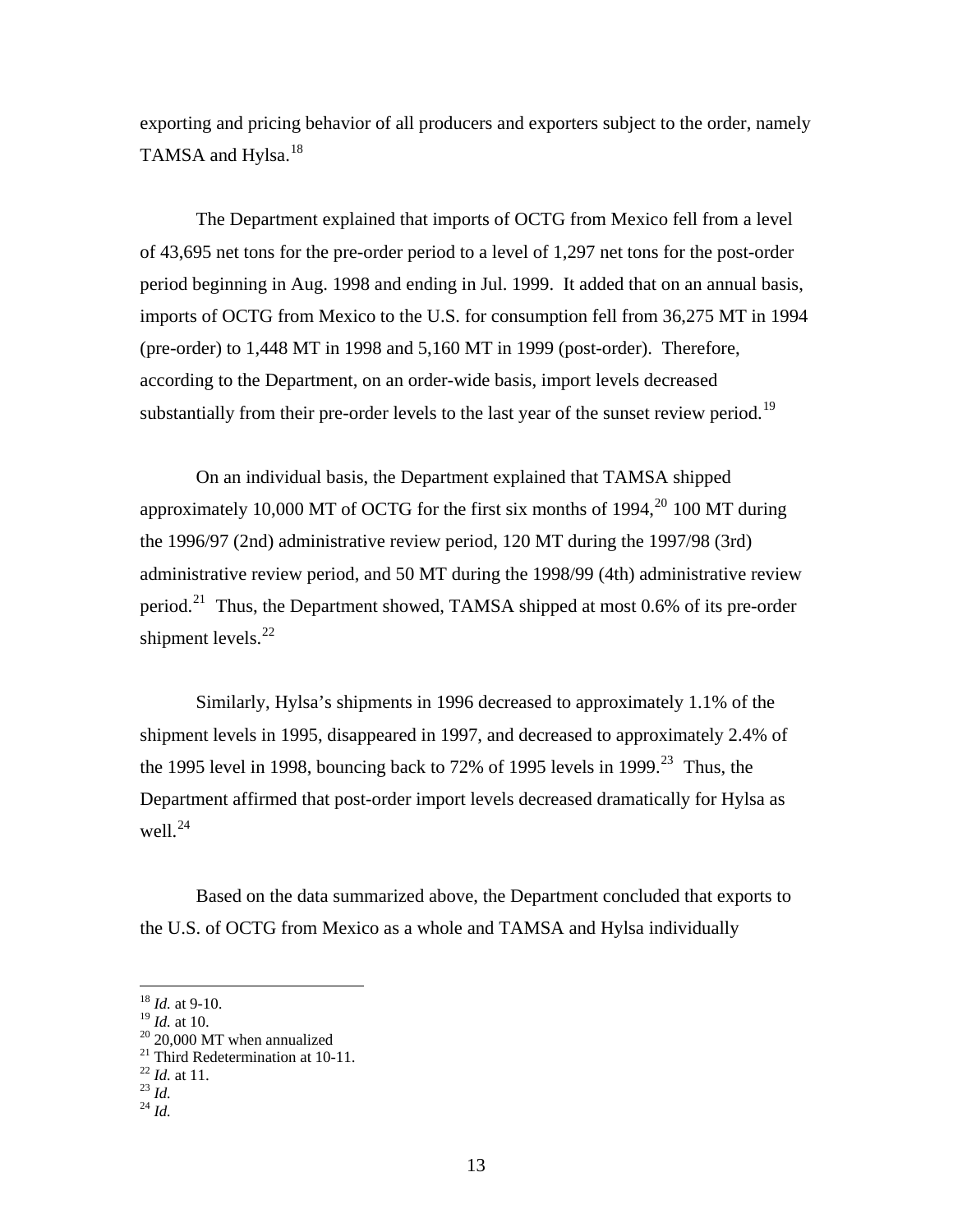decreased dramatically once the discipline of the order was imposed.<sup>[25](#page-13-0)</sup> Thus, the Department asserted, imports from Mexico "appear to have ceased" after the imposition of the order.<sup>[26](#page-13-1)</sup> The SAA states that the cessation of imports is highly probative of the likelihood of continuation or recurrence of dumping. The Department equated the significant decline or "virtual cessation" of TAMSA's and Hylsa's OCTG exports with the statutory reference to "cessation" and concluded that, just as with "cessation," such "virtual cessation" is highly probative of the likelihood of continuation or recurrence of dumping. $27$ 

 The Department added that TAMSA's post-order sales were different from its pre-order sales in terms of their commercial quantity sales patterns and thus "do not reflect the commercial activity likely to prevail if the antidumping duty order were revoked."[28](#page-13-3)

 While the Department found no dumping margins for TAMSA during the sunset review period, it did find a 0.79% dumping margin for  $Hylsa<sup>29</sup>$  $Hylsa<sup>29</sup>$  $Hylsa<sup>29</sup>$  in the fourth administrative review period.<sup>[30](#page-13-5)</sup> Since the SAA states that the existence of post-order dumping margins is highly probative of the likelihood of continuation or recurrence of dumping, the Department concluded that this margin, found during a period when Hylsa's export volumes of the subject merchandise had decreased to approximately 2.4% of the 1995 level, is highly probative of the likelihood or recurrence of dumping.<sup>[31](#page-13-6)</sup>

The SAA clearly states that determinations in sunset reviews are to be made on an order-wide basis. Therefore the consideration volumes of exports by Hylsa may be relevant to the Department's determination where they form a part of the record. But the Department cannot determine likelihood *de novo*, supporting a *new* determination with information that remains outside the record of these proceedings. It cannot rely upon a

 $^{25}$  Id.

<span id="page-13-1"></span><span id="page-13-0"></span><sup>25</sup> *Id.* <sup>26</sup> *Id.* at 12 & 36. 27 *Id.* at 13. 28 *Id.*

<span id="page-13-2"></span>

<span id="page-13-5"></span><span id="page-13-4"></span><span id="page-13-3"></span><sup>&</sup>lt;sup>29</sup> which is presently subject to litigation in front of a different NAFTA Panel <sup>30</sup> Third Redetermination at 11.

<span id="page-13-6"></span><sup>31</sup> *Id.* at 12 & 36.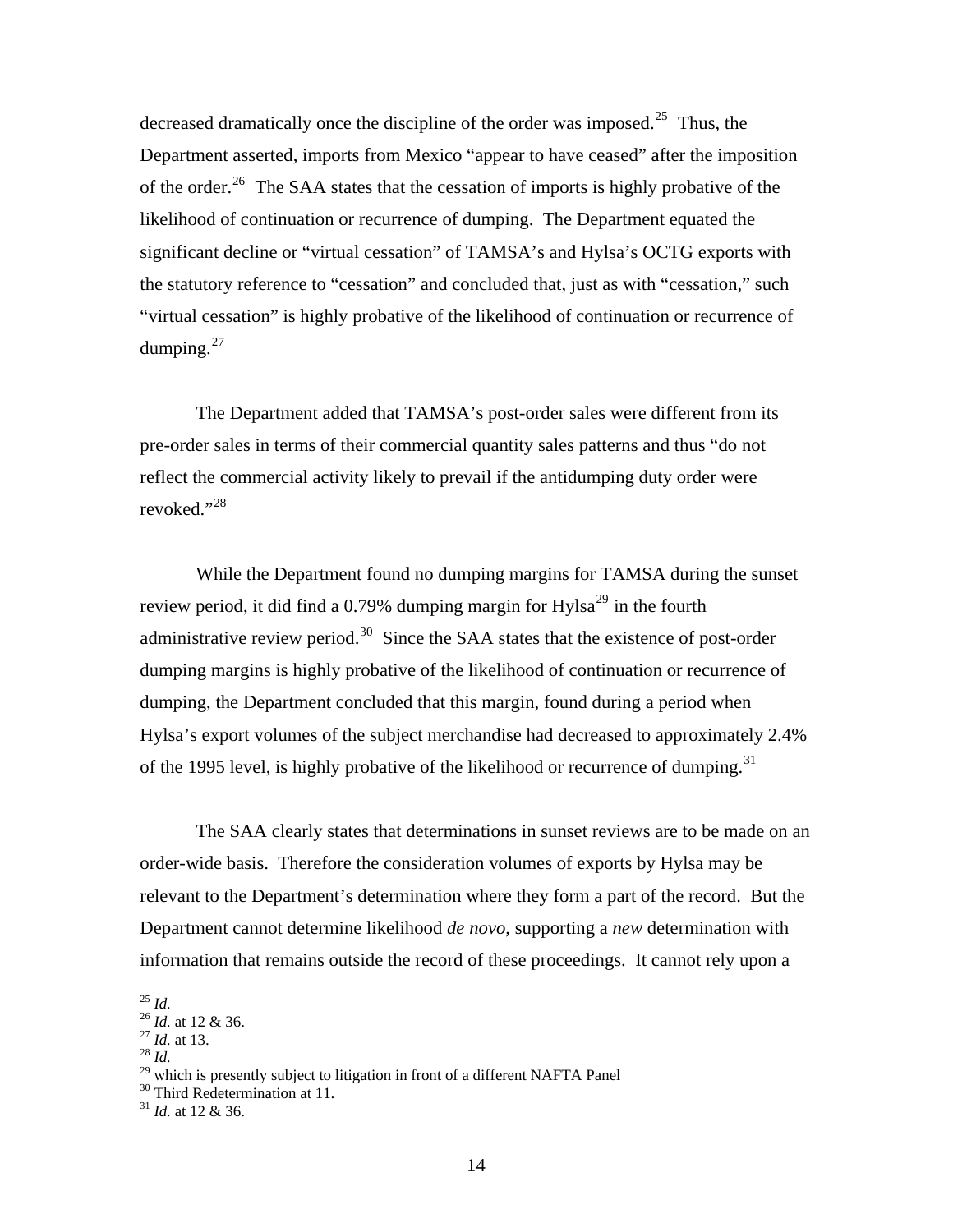finding of dumping by Hylsa in a sale during the review period which remains outside the record. This Panel has already indicated in its Second Decision that it will not consider information not in the record regarding sales by Hylsa. The Panel therefore rejects the Department's reliance upon the assertion that Hylsa was dumping during the review period.

### **B. "Virtual Cessation" of TAMSA's Exports**

As indicated, the SAA states that the cessation of imports during the Period of Investigation ("POI") is "highly probative" that dumping would recur if the order were revoked. Commerce concluded that because TAMSA and Hylsa did not ship in commercial quantities during the POI, and thus shipped in a pattern of sales that differed from the pre-order pattern, shipments are to be considered as having virtually ceased. According to the Department, this virtual cessation is in turn to be treated as the cessation scenario contemplated by the SAA.

TAMSA asserts that although exports of the subject merchandise did decrease following imposition of the antidumping order, OCTG exports did not completely cease for the length of the review period.<sup>[32](#page-14-0)</sup> TAMSA argues that since neither the statute nor the SAA refers to a "virtual cessation" of exports, they "certainly [do not authorize] the Department to consider 'virtual cessation' to be 'highly probative' of likely dumping."<sup>[33](#page-14-1)</sup>

As acknowledged by the Department, both TAMSA and Hylsa continued to participate in the U.S. market after the imposition of the order.<sup>[34](#page-14-2)</sup> Nevertheless, the Department insists that the diminished level of post-order exports warrants a presumption that dumping would continue if the order were revoked. Such a presumption would be justified according to the SAA in cases where post-order exports cease.

<sup>&</sup>lt;sup>32</sup> TAMSA Challenge Brief at 13-15.

<span id="page-14-2"></span><span id="page-14-1"></span><span id="page-14-0"></span><sup>33</sup> *Id.* at 15. 34 *Id.* at 14.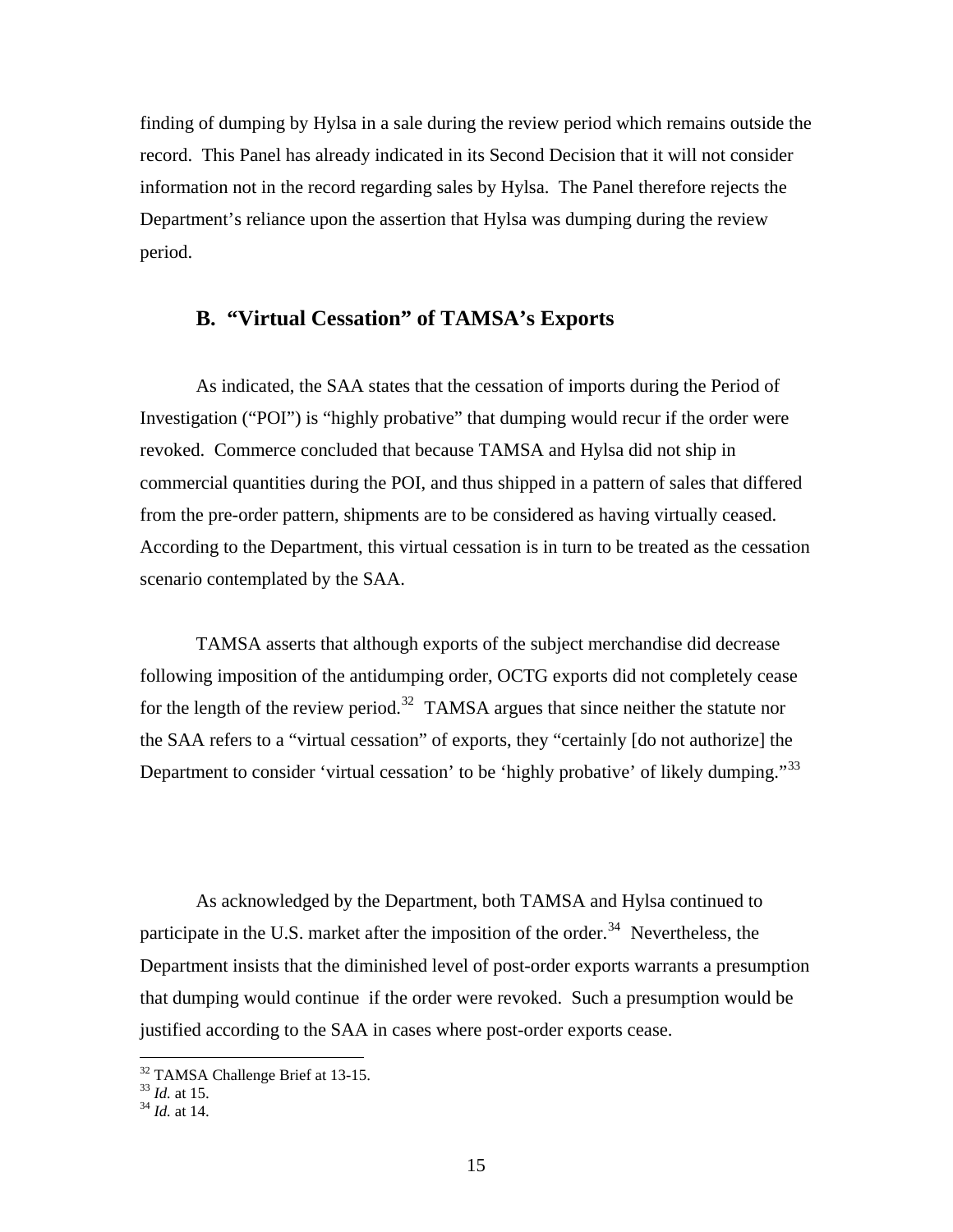But Commerce provides no support for its interpretation of "virtual cessation" as synonymous with "cessation," and cites no authority in the CIT or elsewhere on the question. In these circumstances, the Panel is unable to read the term "cessation" in the SAA as synonymous with "virtual cessation." The SAA provides for a likelihood presumption if exports have ceased, not if they have virtually ceased. It is also observed that the argument presented by Commerce on this issue goes considerably beyond the issue which our remand decision directed the Department to consider, namely the impact of TAMSA's foreign debt on the COP and consequently on the likelihood of dumping upon revocation of the order.

 Nonetheless, for purposes of the present review, the Panel accepts that the postorder volume decrease of TAMSA's exports establishes a presumption that dumping is likely to resume if the order were revoked. However, in the context of this Panel's previous decisions, the Department must still determine whether that presumption is outweighed by the change in TAMSA's "other factors" during the sunset review period as compared with the initial investigation.

#### **C. The Effect of TAMSA's Zero Margins**

 In spite of its contention that imports "ceased," i.e., "virtually ceased," in its Third Redetermination, the Department considered TAMSA's review period zero dumping margins. It concluded that since TAMSA's post-order sales were different from its preorder sales in terms of their commercial quantity sales patterns, "[t]he zero margins obtained by TAMSA,..., are not predictors of likelihood."<sup>[35](#page-15-0)</sup> TAMSA rejects this proposition, arguing that the Department's refusal to ascribe *any* probative value to TAMSA's consecutive zero margins is contrary to law and not supported by substantial evidence in the record.  $36$ 

<span id="page-15-0"></span><sup>&</sup>lt;sup>35</sup> Third Redetermination at 14.

<span id="page-15-1"></span><sup>&</sup>lt;sup>36</sup> TAMSA Challenge Brief at 18-25.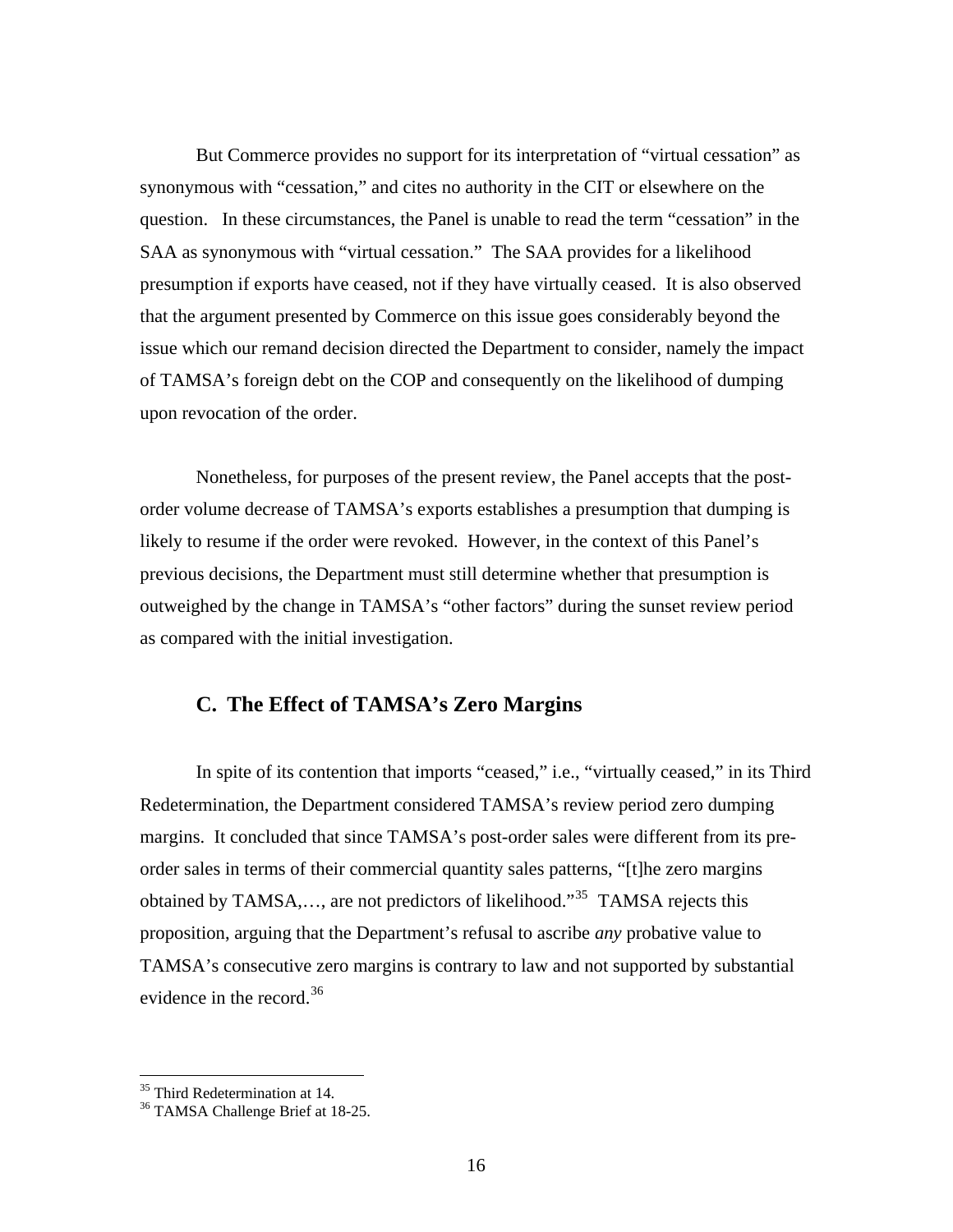In the Panel's view, the Department's nullification of the probative value of the zero dumping margins found in sunset review period is an unreasonable interpretation of the Statute and the SAA. The Statute provides that a zero margin "shall not *by itself* require [the Department] to determine that revocation of an antidumping duty order … would not be likely to lead to continuance or recurrence" of dumping.<sup>[37](#page-16-0)</sup> The SAA repeats the statutory language, adding that:

Exporters may have ceased dumping because of the existence of an order … Therefore, the present absence of dumping is not necessarily indicative of how exporters would behave in the absence of the order ...<sup>[38](#page-16-1)</sup>

 Thus both the Statute and the SAA acknowledge that post-order zero dumping margins may have probative value. If an exporter can export without dumping in the sunset review period, it may be possible for the exporter to continue exporting without dumping upon revocation of the order. Thus, while the Panel does not weigh the probative value of the zero margins, in the present circumstances, it is clearly unreasonable to give them no weight. As pointed out by TAMSA, during the reviews, the Department was given data on some 7,000 sales, and was able to completely analyze TAMSA's COP. Accordingly, the Department's nullification of the probative value of zero margins fails to reasonably reflect the intent of Congress and is therefore rejected by the Panel.

# **D. TAMSA's Financial Expense Ratio**

 The decision of the Panel to which the Third Redetermination responds directed the Investigating Authority to either issue a determination of no likelihood, or:

..to explain why TAMSA's high financial expense ratio is likely to recur

<span id="page-16-0"></span> $37$  19 U.S. Code §1675a(c)(4). (emphasis supplied)

<span id="page-16-1"></span> $38$  SAA, H.R. Doc. No. 103-316, vol. 1, at 890 (1994).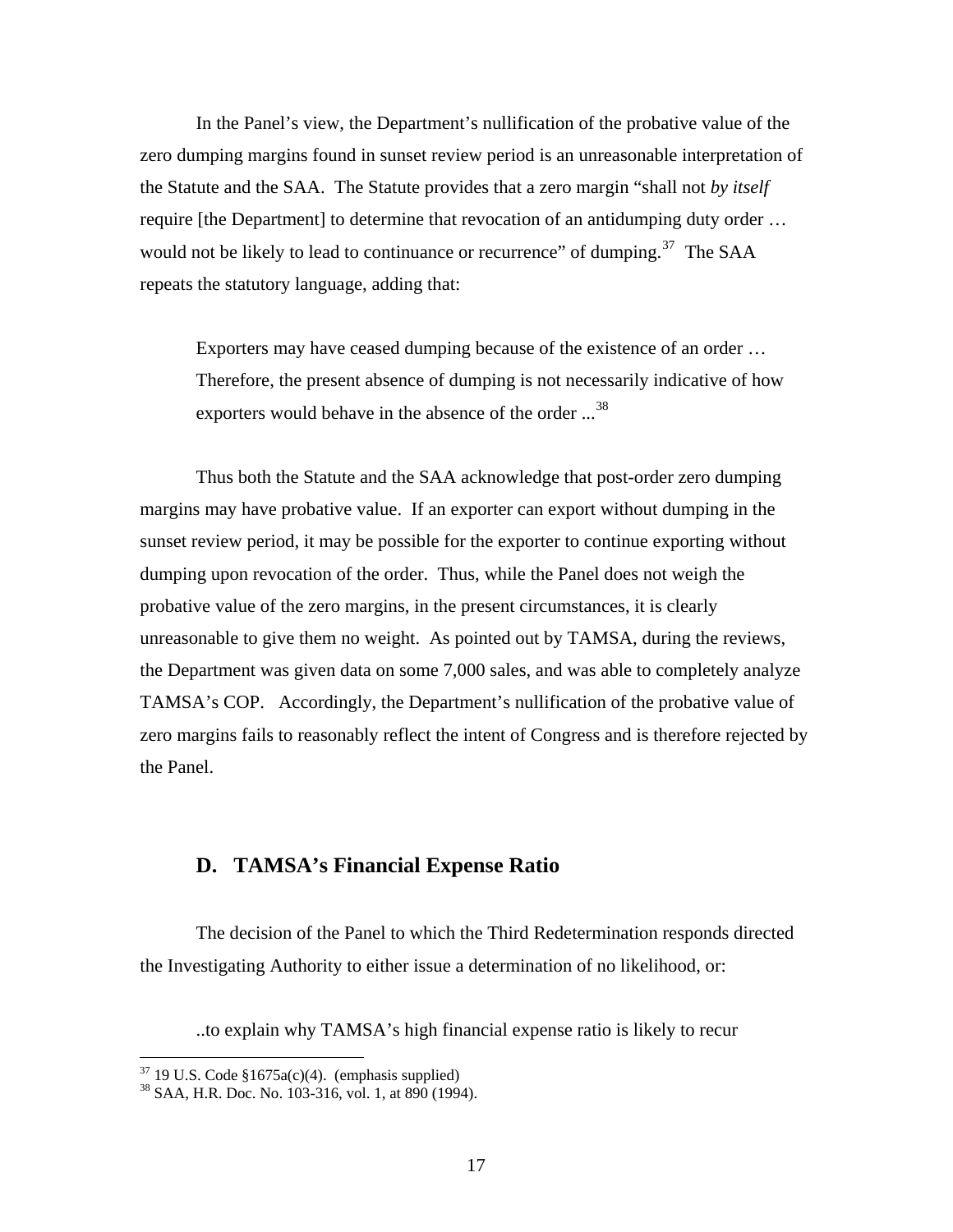considering the decrease in TAMSA's foreign currency denominated debt during the sunset review period as evidenced by the actual financial expense ratio established in the record of this proceeding.

Commerce has done neither.

 The Department's response seems to be that the decline in the financial expense ratio is not due to the decline in TAMSA's foreign debt (or, at least not solely not due to the decline), and that the decline in the ratio is irrelevant and not predictive of whether dumping might recur.

With regard to TAMSA's financial expense ratio, the Department again concluded in its Third Redetermination that there is no "direct correlation between the zero [dumping] margins [obtained by TAMSA in the administrative reviews] and the decrease in the financial expense ratio due to the decrease in debt and absence of a currency devaluation."<sup>[39](#page-17-0)</sup> The Department further determined that TAMSA's analysis regarding the combination of its "other factors" is flawed.<sup>[40](#page-17-1)</sup>

 As it has throughout this proceeding, TAMSA argues that dumping was determined in the original investigation through the combination of peso devaluation and high levels of foreign currency denominated debt held by TAMSA. This combination of factors raised TAMSA's cost of production ("COP"), which in turn created artificial sales below cost and a consequent dumping margin.

According to the Department, this argument misstates the issue at hand. $41$ Furthermore, since the use of the financial expense ratio and its effect on the dumping margin has been upheld by a different NAFTA Panel, the Department considers that the issue has been adjudicated and cannot be either relitigated or revisited "by speculating on the results of the investigation using a different fact pattern."<sup>[42](#page-17-3)</sup>

<sup>&</sup>lt;sup>39</sup> Third Redetermination at 19.

<span id="page-17-2"></span>

<span id="page-17-1"></span><span id="page-17-0"></span><sup>40</sup> *Id.* <sup>41</sup> *Id.* at 20. 42 *Id.*

<span id="page-17-3"></span>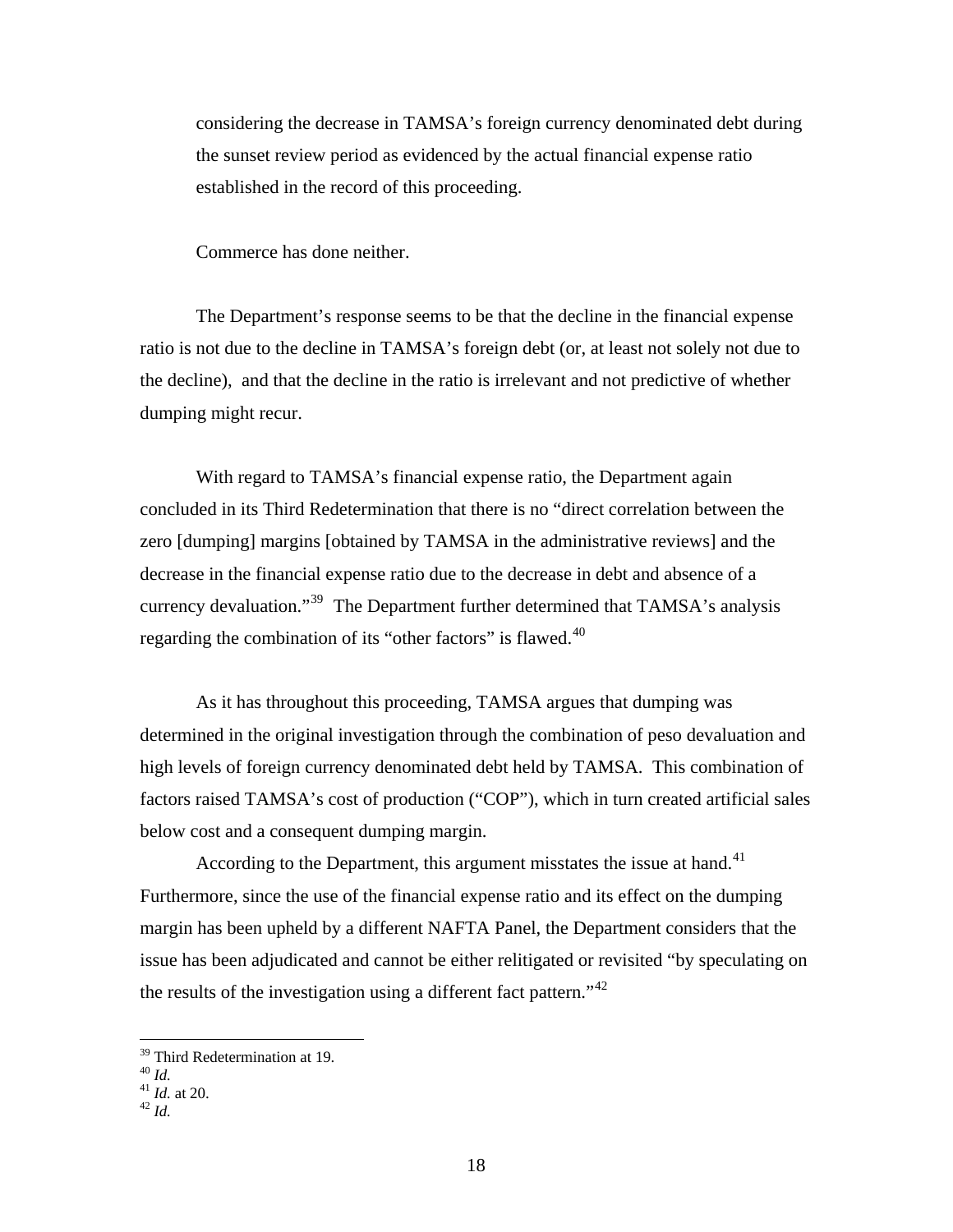Nevertheless, the Department goes on to state that the combination of peso devaluation and foreign currency debt did in fact recur in that, during the sunset review period, TAMSA did have long-term debt and there were additional peso devaluations.<sup>[43](#page-18-0)</sup> The Department adds that there could be further peso devaluations and TAMSA may take on long-term debt in the future. On this analysis, the Department put forth a new methodology to calculate yet another hypothetical financial expense ratio in an effort to demonstrate that the significance of TAMSA's financial expense ratio to the dumping determination would not change as a consequence of the disappearance of the combination of the "other factors" raised by TAMSA.<sup>[44](#page-18-1)</sup> Using its new methodology, the Department's conclusion was that there is no correlation between TAMSA's financial expense ratio and the likelihood of post-revocation continuation or recurrence of dumping.[45](#page-18-2) Thus, according to Commerce, "the likelihood of dumping continuing or recurring is not dependent upon the level or even the existence of a financial expense ratio."<sup>[46](#page-18-3)</sup>

 The record does not show a recurrence of the combination of the "other factors" that occurred at the time of the antidumping duty order investigation. Commerce's speculations that there *could be* further peso devaluations because such devaluations do occur and that TAMSA *may* take on foreign currency-denominated debt in the future because companies often do, are speculations that do not rise to the legal standard of "likely" occurrences. In addition, Commerce has unreasonably repeated its effort to change the original uncontested financial expense ratio methodology to reach an artificial conclusion. The financial expense ratio is simply a convenient way to express the basis for the original finding of a dumping margin. Since the record contains uncontested information as to TAMSA's *actual* financial expense ratio, The Department's use of yet another artificial ratio is not reasonable and not supported by the record, and therefore contrary to law.

 $43$  *Id.* at 20-24.

<span id="page-18-2"></span><span id="page-18-1"></span><span id="page-18-0"></span><sup>44</sup> *Id.* at 24-26.<br><sup>45</sup> *Id.* at 31.<br><sup>46</sup> *Id.* 

<span id="page-18-3"></span>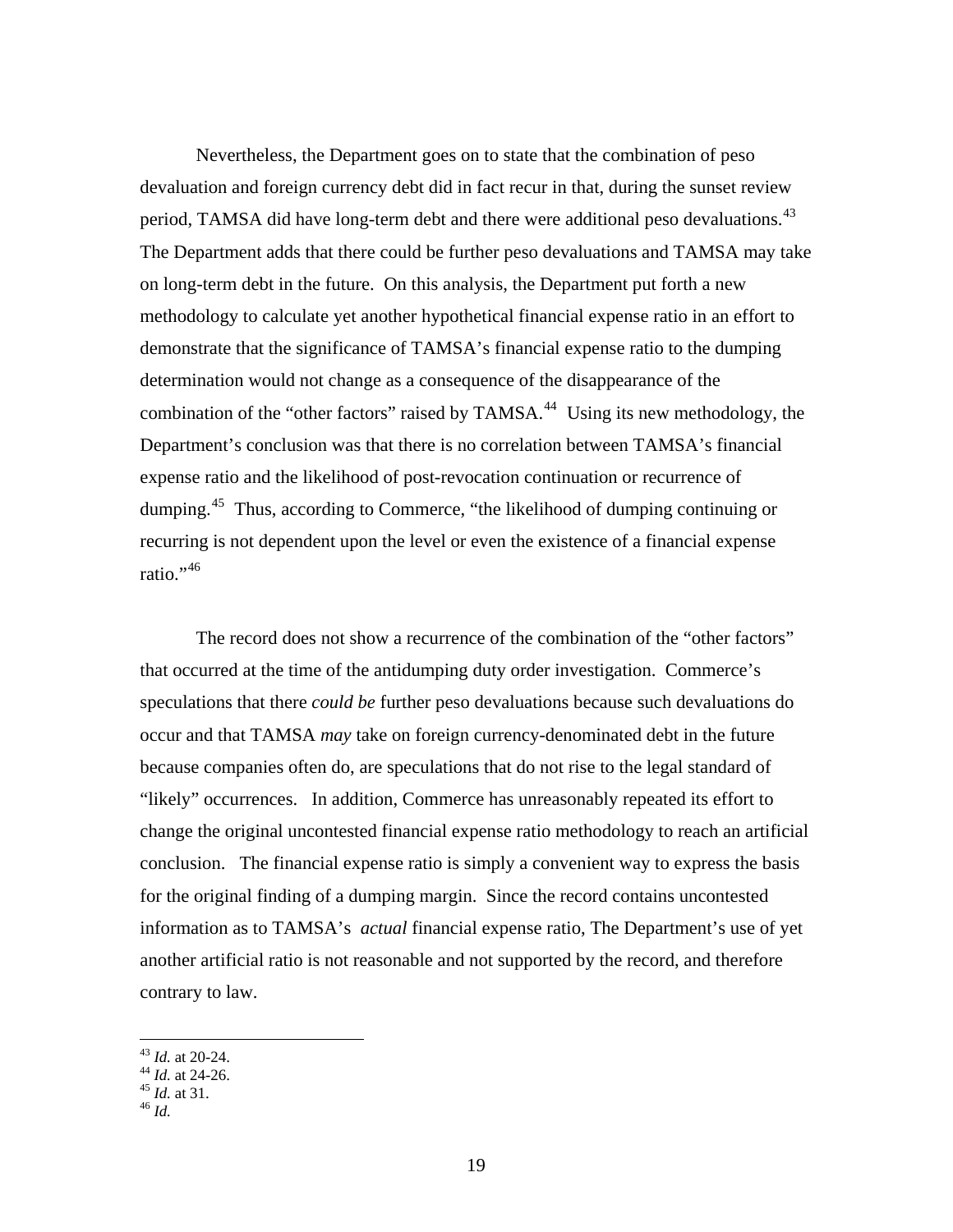# **E. TAMSA's "Business Decision" Argument**

 Finally, TAMSA argues that the Department's decision to unilaterally reject TAMSA's "business decision" justification for the decrease in its post-order export volumes is further evidence of the Department's decision to disregard the arguments made in support of TAMSA's contention regarding the relevance of the "other factors" to the likelihood determination. $47$ 

 The Department found that TAMSA's allegations regarding its business decision not to export in pre-order quantities were not credible. It explained that although TAMSA had obtained the benefit of a zero deposit rate during the last four months of the sunset review period, TAMSA did not take advantage of the zero deposit rate and the alleged absence of the "other factors" at a time when U.S. demand for OCTG was healthy.[48](#page-19-1)

The Panel has not altered its view of TAMSA's business decision arguments. TAMSA has not produced evidence to demonstrate its contention. Simply stating that withdrawal from the market constituted a "business decision" will not rebut the presumption in favor of a likelihood finding, especially when the Department has made opposing reasonable assertions regarding the healthy market conditions that existed during the sunset review period.

# **IV. The Panel's Decision**

 The Statute, the SAA, and the Sunset Policy Bulletin create a presumption in favor of the likelihood of the recurrence of dumping where post-order volumes decline. This presumption remains only a starting point for analysis. Absent any other considerations contained in the record, such a presumption might be the sole basis for a

<span id="page-19-0"></span><sup>&</sup>lt;sup>47</sup> TAMSA Challenge Brief at 22.

<span id="page-19-1"></span><sup>48</sup> Third Redetermination at 15-18.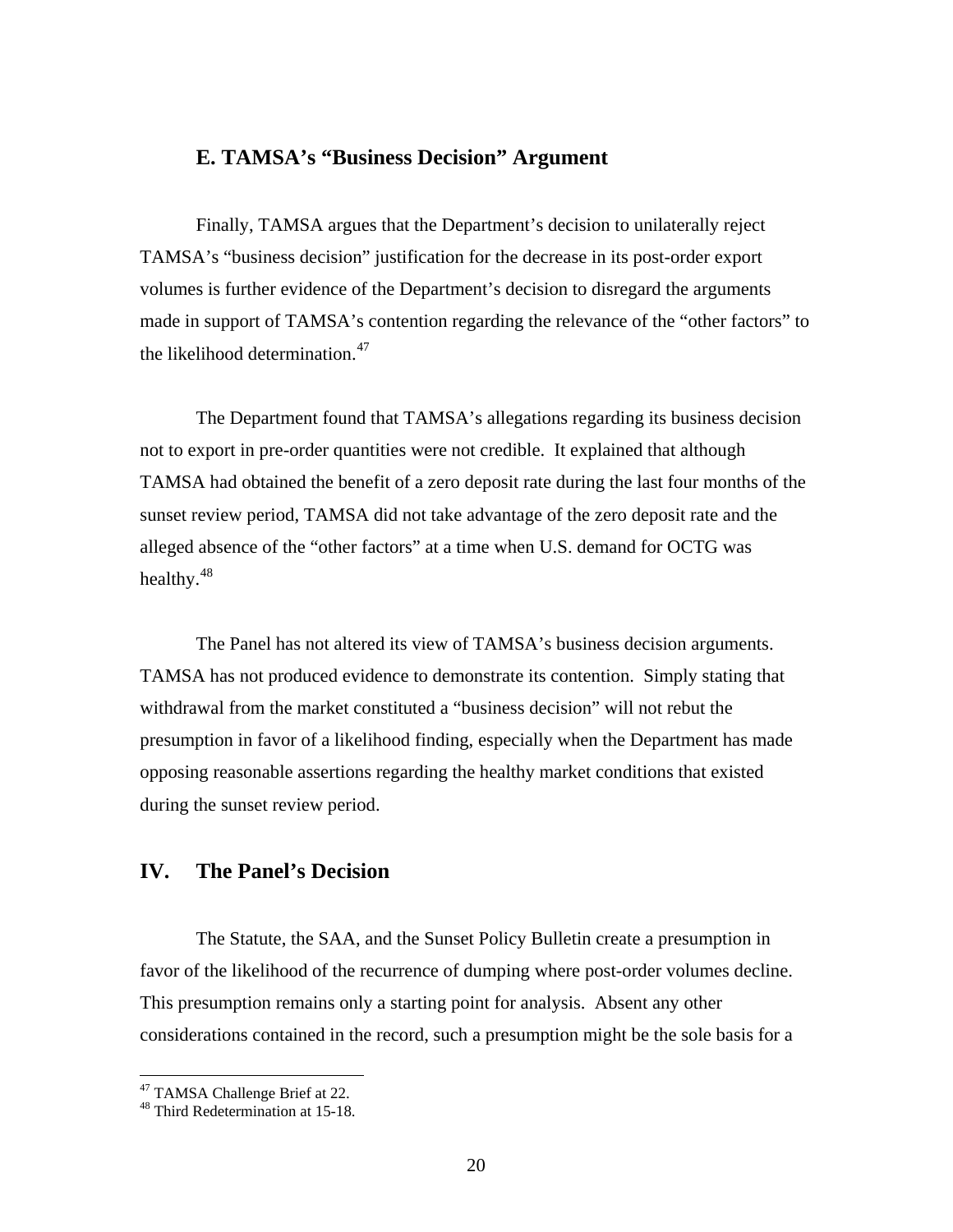determination of recurrence of dumping, but not in cases where "other factors" have been raised by the exporters.In this case, the Department has once again failed to measure the effect of the decline in TAMSA's expense ratio on its likelihood determination. In addition, Commerce has given no weight at all to the zero margins which it calculated during the review period, which according to Congress may have predictive value. Commerce's continued evasion of a proper analysis together with its changed methodology render its Third Redetermination unsupported by substantial evidence and not in accordance with law.

 Nonetheless, we deny TAMSA's request that the Panel order the Department to enter a negative likelihood determination. As observed by the Softwood Lumber Injury Extraordinary Challenge Committee, ECC-2004-1904-01USA, paragraphs 122- 123(2005):

 (A NAFTA) panel's power is similar to that of the CIT, which, like other courts performing judicial review functions, is *normally* limited to remanding an administrative agency's decision for reconsideration in a manner not inconsistent with the court's decision, and does not authorize the court to, in effect, reverse the agency's decision: see *SEC v. Chenery Corp.* 318 U.S. 80 (1943).

 However, it is also clear that a court need not remand when to do so "would be an idle and useless formality", and that "*Chenery* does not require that we convert judicial review of an agency action into a ping-pong game": *NLRB v. Wyman- Gordon Co.,* 394 U.S. 759, 767 note 6 (1969), *per* Brennan J. Hence, it is common ground that, "in rare circumstances", a court may direct the agency under review to enter a particular decision: *Florida Power and Light Co., supra* at 744. None of the cases cited to us excludes from the category of "rare circumstances" situations in which the reviewing court has remanded for lack of substantial evidence.

At the present stage in this proceeding, the Panel is not prepared to find that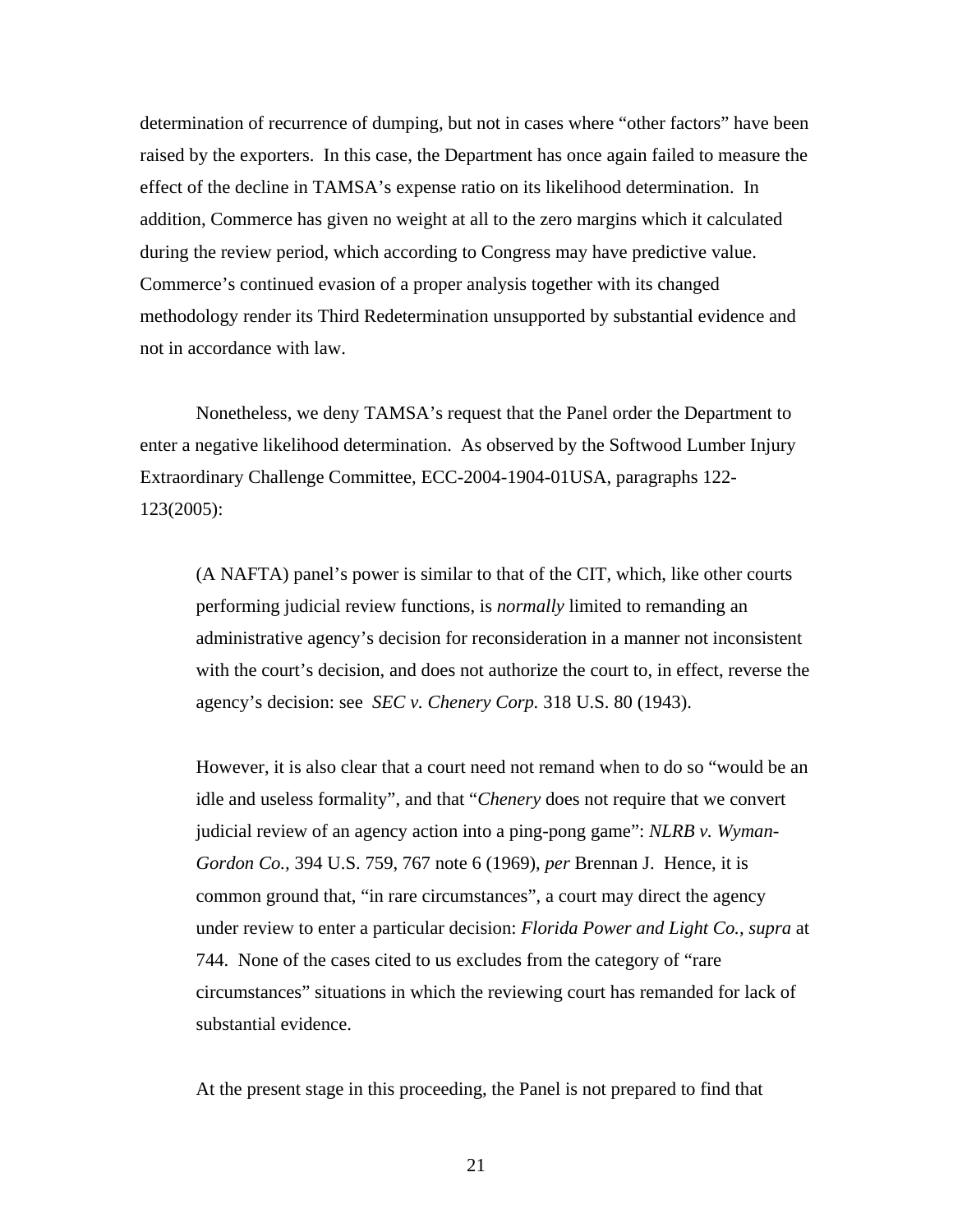remand "would be an idle and useless formality". Thus at thus juncture we are not willing to direct the Department to enter a negative likelihood determination.

### **V. The Panel's Remand Orders**

For the reasons stated above, the Panel again directs the Department to:

- 1. Reconsider its likelihood determination and either issue a determination of no likelihood or give a reasoned analysis to support the conclusion that TAMSA's dumping is likely to continue or recur on revocation of the antidumping duty order.
- 2. In the event that the Department reissues a likelihood determination, to explain in detail why the elimination of TAMSA's foreign debt does not outweigh the likelihood presumption derived from the post-order reduction of TAMSA's exports. In its evaluation of TAMSA's "other factors," the Department is directed to utilize the actual financial expense ratio established in the record of this proceeding. The Department is also directed to provide an explanation supported by sunset review law indicating why TAMSA's zero margin calculations have no predictive value.

 The Panel will not affirm the Department's Fourth Redetermination if the Department continues to be disrespectful of the Panel's review authority under Chapter 19 of the NAFTA by issuing affirmative remand determinations which cannot be supported by the record and that continue to rely on evidence that the Panel has already held to be insufficient.